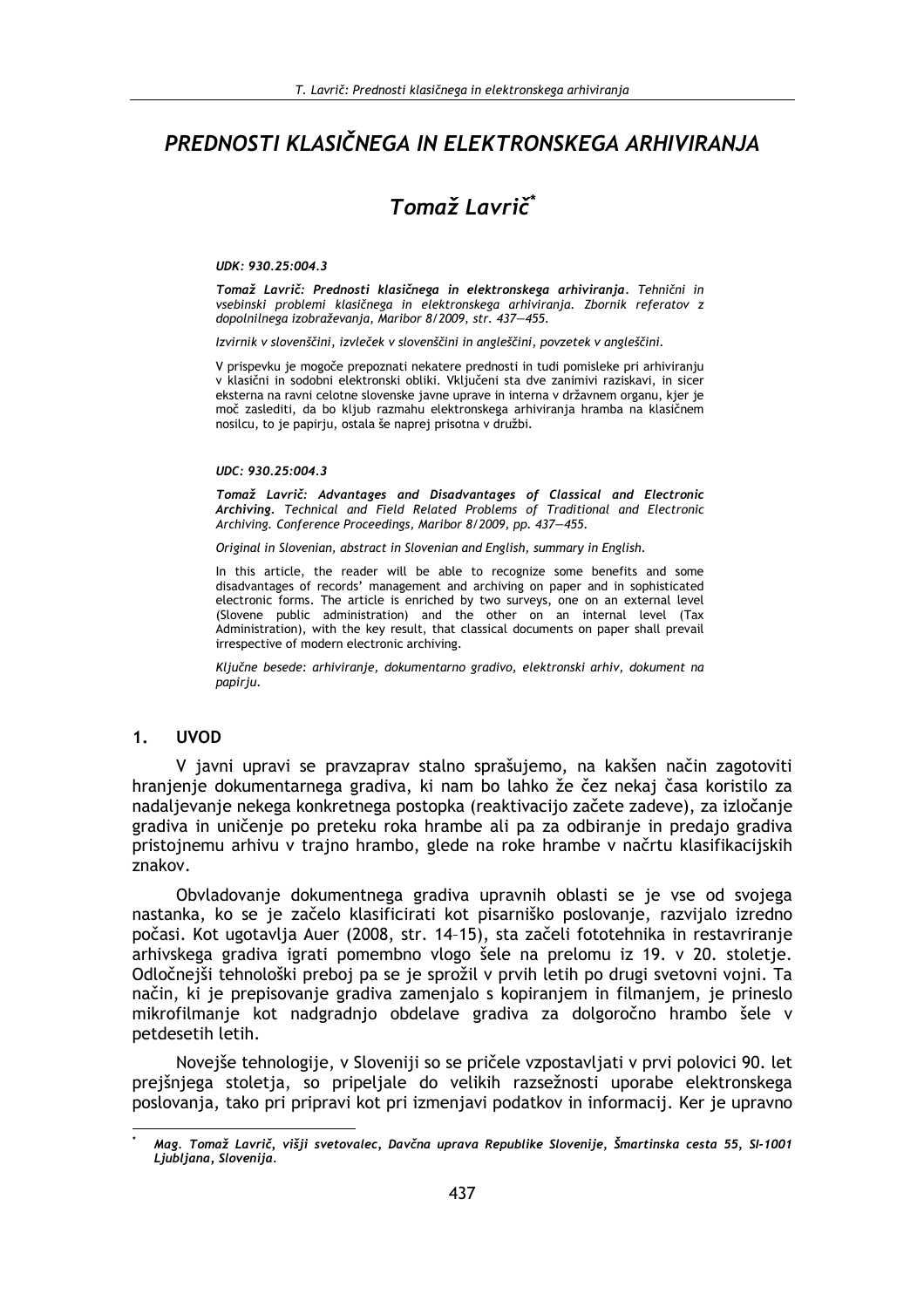poslovanje v javni upravi regulirano s predpisi,<sup>1</sup> je potrebno zapise, ki so bodisi natisnjeni na papir bodisi vpisani v informacijsko zbirko (kot metapodatek ali slika) ustrezno ohraniti. To pa nam, uporabnikom, včasih tudi ustvarjalcem gradiva, predstavlja težave, saj tehtamo med prednostmi enega in drugega načina arhiviranja, funkcionalnostmi, varnostio, racionalnostio, dolgoročnostio itd.

Ta ugotovitev predstavlja izziv za pričujoči prispevek, v katerem sem želel ugotoviti prednosti ene in druge rešitve v današnjem času. V nadaljevanju sta predstavljeni dve raziskavi. Eno je izvedla Fakulteta za upravo v letu 2007 na ravni organov javne uprave v Sloveniji, drugo raziskavo pa predstavljajo rezultati ankete, ki sem jo izvedel v organizaciji, kjer sem zaposlen.

#### KLASIČNO ARHIVIRANJE PROTI ELEKTRONSKEMU ARHIVIRANJU  $2.$

Danes, ko je uporaba elektronskega dokumenta izenačena s papirnim<sup>2</sup> oziroma dokumentarnim gradivom, se vsem, ki upravljamo tudi z arhivskim gradivom, poraja največ vprašanj ravno pri hrambi elektronskih vsebin. Zakaj?

Takoj lahko ugotovimo, da je klasično dokumentarno gradivo na papirju zelo preprosto za obravnavo iz več razlogov. Prvi je ta, da ga uporabljamo že več kot 2.000 let, od tega vsaj 1.000 let v obliki, ki ostaja ohranjena v zbirkah arhivov ter muzejev in nam je blizu. Drugi razlog je, da lahko v roke vzamemo neko konkretno vsebino, ki si jo predstavljamo:

- vizualno (ko jo gledamo),
- čutno (ko jo držimo, tipamo),
- miselno (ko jo prebiramo, si zapomnimo vsebino).

Tretji razlog pa bi morda lahko predstavljala relativno enostavna hramba (hranjenje v arhivski ali drugi primerni škatli) in odložitev na polici.

Navedenih treh dobrih lastnosti zapisov na papirju ni mogoče enačiti z elektronskimi dokumenti v svoji primarni obliki. Glede dolgotrajnosti uporabe lahko izpostavimo, da se je profesionalno elektronsko poslovanje vzpostavilo šele pred dobrim desetletiem. V roke torei ni mogoče vzeti ničesar, razen računalniške opreme oz. elektronskega nosilca<sup>3</sup> (glede miselne dimenzije je izjemoma omogočeno le prebiranje zapisa na ekranu). Obremenjujoča pa je tudi hramba elektronskih zapisov, saj je podvržena zahtevnim konverzijam iz ene informacijske aplikativne rešitve v drugo, po pretečenem časovnem obdobju, vmesnem preverjanju obstojnosti in celovitosti ter prepisovanju na novejše elektronske nosilce zapisa.

# 2.1 PAPIR KOT ELEMENT KLASIČNEGA ARHIVIRANJA

Kot smo že ugotovili, ima klasično arhiviranje dokumentarnega gradiva marsikatere prednosti pred elektronsko hrambo. Zelo preprosto lahko ugotovimo, da je na primer t. i. fotografija 'živi spomenik' dogodkov nekega obdobja, časa in okrog

Mišljeni so Zakon o varstvu dokumentarnega in arhivskega gradiva in arhivih, Uredba o varstvu dokumentarnega in arhivskega gradiva in Uredba o upravnem poslovanju.

<sup>&</sup>lt;sup>2</sup> Podobno ugotavlja Žumer (2007, str. 3), ko pravi: »Na podlagi zakona se vsaka enota varno hranjenega gradiva v digitalni obliki šteje za enako posamezni enoti izvirnega gradiva, če sta bila zajem in varna hramba opravljena v skladu s pri državnem arhivu potrjenimi notranjimi pravili ter če drug zakon izrecno ne določa drugače.«

 $3$  Prepis ali izpis na papirju je sekundaren zapis.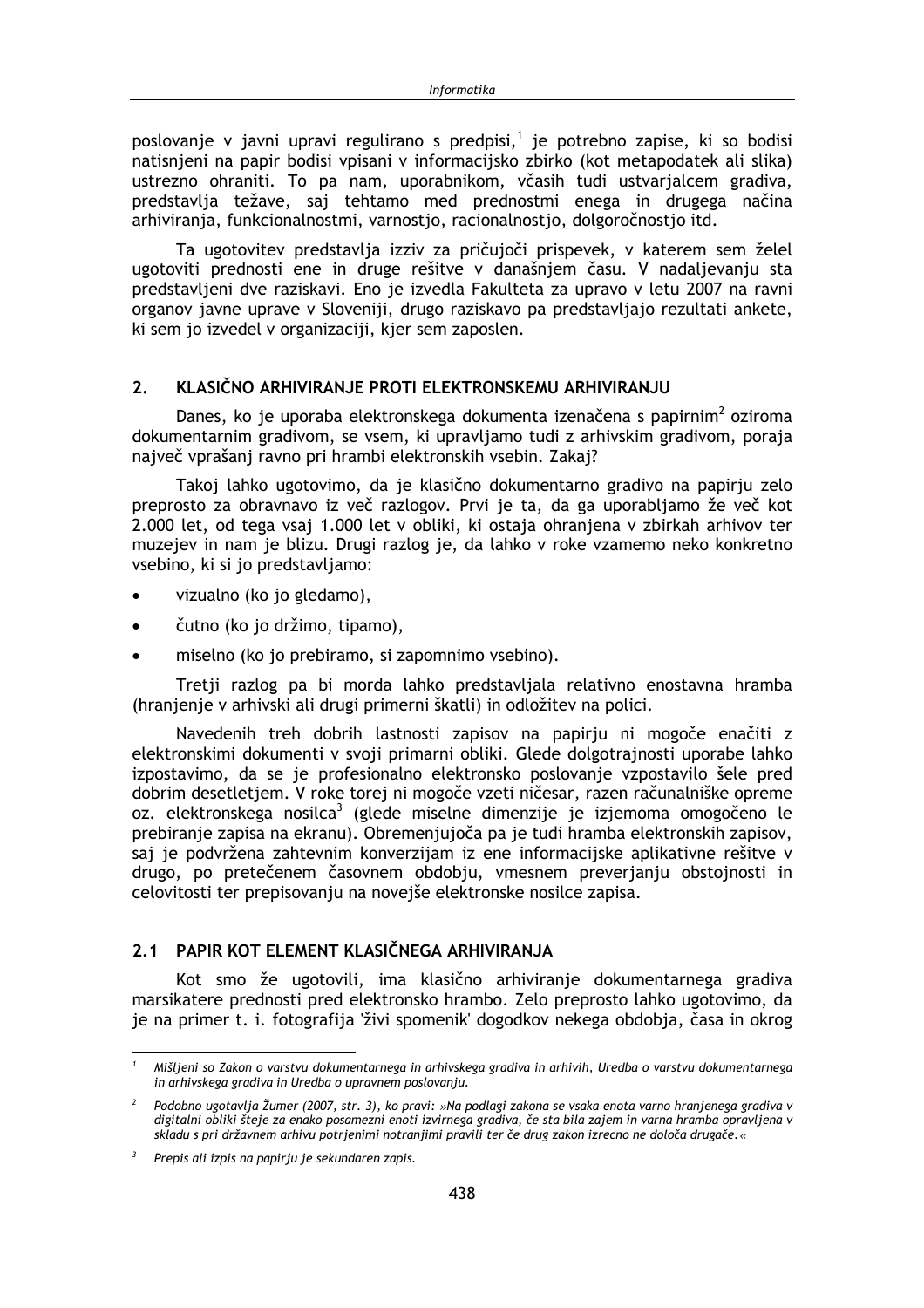nas jih je zares veliko. Najdemo jih v prostorih na steni, v omari, v albumu, v predalu in še kje. Predstavljajmo si, da bi digitalni posnetek, ki ga danes shranimo na primeren plošček, želeli čez pet ali več let pri izdelovalcu fotografii naročiti, pa bi ta ugotovil, da naprave za predvajanja ploščka v svojem osebnem računalniku sploh nima in posnetka ne bo mogel izdelati. Nekaj takega se je pravkar zgodilo s priljubljenimi 3,5-palčnimi disketami in disketnimi enotami, ki jih v novih računalnikih pri trgovcih računalniške opreme ni več mogoče zaslediti. Novejša tehnologija je nadomestila starejšo v pičlih 10 letih. Se še spomnite starih 5,25palčnih »floppy diskov«,<sup>4</sup> ki so bili popularni v 90. letih?

Papir zahteva posebno skrbnost, enako tudi elektronski medij ter nosilec. Ne smemo pozabiti na krhkost obeh. Njuna največja sovražnika sta dva elementa: voda in ogenj.

Poleg sovražnikov pa predstavlja dodatne obremenitve pri hrambi dokumentarnega papirnega gradiva tudi prostor, ki zahteva ustrezno površino. varovanje in zavarovanje pred toplotnimi in kemičnimi vplivi, živimi bitji, kot so pršice, glodalci in podobno ter nenazadnje tudi sama razgradnja oz. razkroj papirja. Kot dokazuje Černičeva (2008, str. 179), imajo vse vrste papirja težnjo, da se razkrojijo zaradi osnovnih lastnosti sestavin, učinkovanja zunanjih dejavnikov in klimatskih pogojev hranjenja. Ker procesa ne moremo zaustaviti, ga lahko le upočasnimo s primerno hrambo.

Tudi iz teh razlogov, priporočil Evropske komisije in marsikatere strokovne utemeljitve sta bili v ZVDAGA in njegovo podredno uredbo vpeljani dve rešitvi, ki zaenkrat ohranjata uporabo papirja kot *trajnega nosilca zapisa*. Določbi je mogoče prebrati v naslednjih členih:

- od 13. do 16. člena ZVDAGA, ki izpostavljajo naslednjo vsebino: »Izvirno dokumentarno gradivo, za katero je predpisan rok hrambe več kot pet let in nima lastnosti arhivskega gradiva, je dovoljeno uničiti samo, če je bilo gradivo pretvorieno y digitalno obliko za dolgoročno hrambo ali zapisano na mikrofilm, če ta ali drug zakon ne določa drugače. Uničenje izvirnega dokumentarnega gradiva v fizični obliki, ki ima lastnosti arhivskega gradiva, po pretvorbi v digitalno obliko ali zapisu na mikrofilm ni dovolieno, razen če pristojni arhiv izrecno ne določi drugače. Državni arhiv lahko določi gradivo, ki se zaradi njegove kulturne ali zgodovinske vrednosti sploh ne sme uničiti. Uničenje gradiva iz prvega stavka prejšnjega člena opravi najmanj tričlanska komisija, ki jo imenuje predstojnik javnopravne osebe. V komisiji sodeluje tudi predstavnik pristojnega arhiva«;
- 48. člen UVDAG: »Za hrambo dokumentarnega gradiva arhivske vrednosti je nujna uporaba trajnejših vrst papirja, sredstev za zapisovanje vsebine (črnila, tiskarske barve, naprave za tiskanje in kopiranje) in zaščitne embalaže za

Anketa odgovorov na spletnem naslovu https://slo-tech.com/forum/t228758/0 na temo: Je disketna enota v resnici preteklost? »Gumby: diskete? ne se hecat, že 10 let jih nisem niti povohal; Jest 10: Seveda jih še uporabljam. Nekako 2x na mesec, Tinkec: Imam še disketno enoto, a je ne uporabljam; Rolihandrej: Seveda imam še disketnik. Pred dvema mesecema je crknil pa sem šel takoj naslednji dan novega kupit. Rabi se za reševanje stvari/driverje ... Za prenos podatkov pa imamo ključe, CD-je, DVD-je ...; Gumby: Disketa bo (hvala gre predvsem njim, državnim in drugi upravam, skladom itn.) živela še vsaj 10 let; Gregec: Diskete je že davno povozil čas. CD-ji, USB ključki, spominske kartice in podobno jih popolnoma prekašajo; Celada: Ga nimam že cirka par let, ker bi ga rabil edino, če bi hotel bios upgrejdat kar pa lahko naredim preko USB ključka; MrM: Disket ne uporablam že kakih 5 let (razen za raid driverje); Perci: Delam v državni upravi, pa tudi enkrat še nisem uporabil diskete. Pri nas se vsi podatki prenašajo bodisi prek e-pošte, za večje stvari pa prek network drivea; Opeter: perci, jaz delam tudi pogodbeno za eno lokalno samoupravo, pa se diskete uporabljajo na kvadrat ... ne glede na elektronsko pošto in zelo hiter strežnik. Večina jih še vedno prisega (točneje se ne odvadi) na uporabo disket; COOL3r: 2 disketi uporabljam kot podlogo za kavno šalco ...«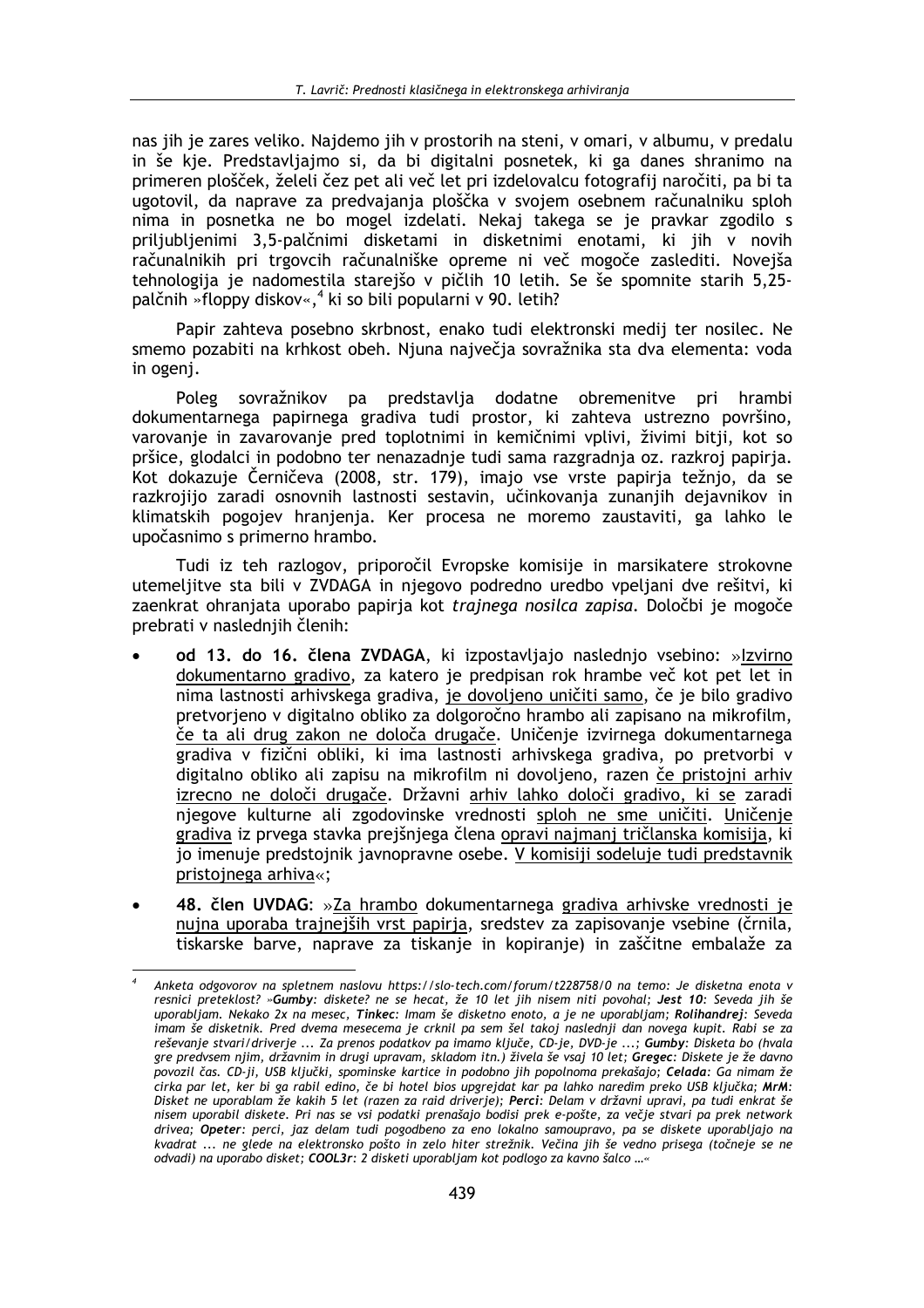dolgoročno hrambo arhivskega gradiva, katerih kakovost je določena z mednarodnimi standardi ISO 9706, ISO 11108 in ISO 11798, ki so prevzeti kot slovenski standardi, ter drugimi mednarodnimi standardi.«

Dobernik (2007, str. 39) na primer ugotavlja, da prihaja gradivo v arhive še vedno večinoma na papirju, ostali nosilci pa so zastopani v manjši meri. Kot pravi, je vedno več digitalnih zapisov, kot duplikatov papirnega gradiva, vendar so prisotni tudi že kot izvorni zapis. Vse več pa je tudi različnih baz podatkov, ki se vzdržujejo samo še v digitalni obliki.

Podobno razmišlja Gerdej (2008, str. 311), ko pravi, da se je pojavilo podvajanje, in sicer: »V začetku računalniškega vodenja se je zdelo, oz. so mislili, da se bomo z uvajanjem računalniškega poslovanja umaknili papirnemu poslovanju, več ko bo računalnikov, manj bo papirja. Pri pregledu nastajanja dokumentacije pri ustvarjalcih se je pokazalo, da ne znamo racionalno ravnati z rezultati digitalizacije, vse kar ustvarjajo na novih medijih, istočasno spravljajo na papir. To je gotovo tisti proces, ki draži poslovanje.«

Tudi Žumer (2006, str. 7) dodaja, da bomo najpomembnejšo dokumentacijo, ki ima značaj trajnega arhivskega gradiva, in dokumentacijo, za katero tako določajo posebni predpisi, poleg elektronske hrambe še vedno arhivirali tudi v izvirnikih na papirju.

## 2.2 ELEKTRONSKA HRAMBA GRADIVA

»Uvedba elektronske hrambe dokumentarnega gradiva je danes alternativa, ki postaja obveznost. Alternativa za vse ustvarjalce dokumentov, obveznost za vse vodilne v podjetjih. Z uvedbo elektronske hrambe dokumentarnega gradiva si povečate učinkovitost, skrajšate iskalne čase, prihranite na materialnih stroških, dosežete enostavnejše vzdrževanje arhiva in zmanišate tveganost za izgubo dokumentarnega gradiva ob morebitnih nesrečah (poplava, požar, potres, kraja ...). (Citat iz naslovnice Inštituta za ekonomijo, pravo in informatiko, ki vabi na seminar: »Elektronska hramba gradiva: sedanjost, ne prihodnost,« in prinaša pravo vrednost sodobnemu poslovanju tako v javni upravi kot v gospodarstvu).

Z Zakonom o elektronskem poslovanju in elektronskem podpisu smo v letu 2000 tudi v Sloveniji vstopili v informacijsko dobo. Vendar je do sprejetja ZVDAGA, ki v celoti ureja tudi področje arhivske dokumentalistike v elektronski ter digitalizirani obliki, preteklo še 6 let. Če smo bolj natančni, jih je preteklo že 9, saj, kot je ugotoviti v javni upravi, kljub temu, da uporabljamo informacijske elektronske baze in zapise že več kot 30 let, se šele postopoma odpirajo možnosti za predajo elektronskih zbirk in evidenc pristojnim arhivom. Pretečena doba kaže, da je razvijanje informacijskih tehnologij stalnica, ki prinaša prednosti, hkrati s tem pa tudi nižanje stroškov.

Dobrih lastnosti elektronskega arhiviranja je več. Dečman (2007, str. 2) med pozitivne lastnosti šteje:

- možnost kvalitetnejšega poslovanja arhivov,  $\bullet$
- večio dostopnost (24/7),  $\bullet$
- oddaljen dostop,  $\bullet$
- različne odjemalce,  $\bullet$
- boljše ter hitrejše iskanje ob ustreznih iskalnih kriterijih.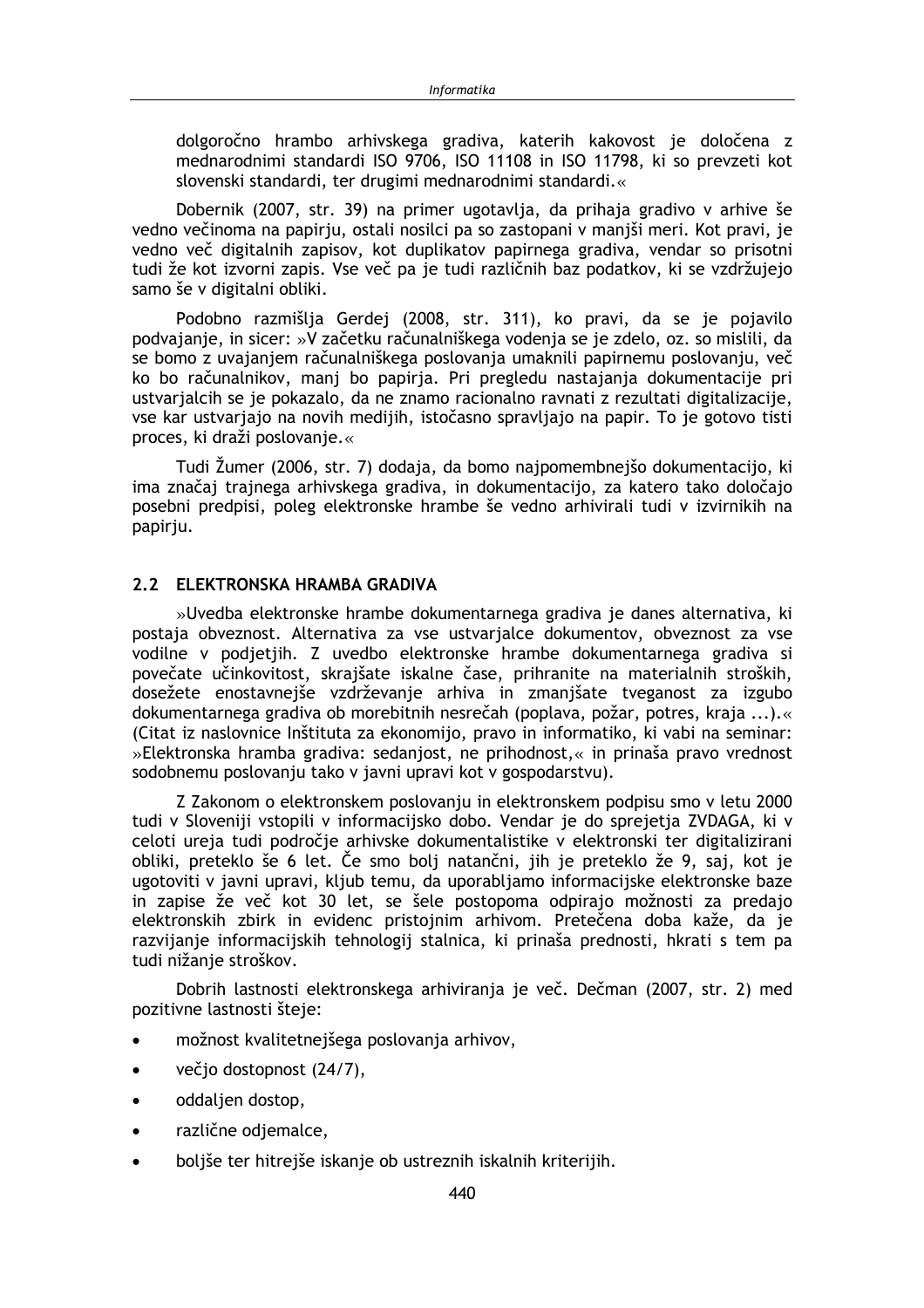Rotova (2006, str. 5) pa kot zaželene razloge za hranjenje dokumentov v elektronski obliki navaja:

- zniževanje stroškov arhiviranja (pri materialnih stroških, prostor, papir, tiskanje ...),
- zmanjševanje stroškov dela, povezanih s posegi v arhiv (iskanje in posredovanje dokumentov, ustvarjanje dodatnih papirnih kopij, vračanje dokumentov ...);

med nemerljive prednosti pa šteje še:

- lažje obvladovanje delovnih procesov,
- integriteto in aktualnost dokumentov,  $\bullet$
- sledljivost dokumentov in nadzor nad uporabo ter  $\bullet$
- zaščito pred izgubo in poškodovanjem dokumentov.  $\bullet$

Prednosti te rešitve so: lažje, hitrejše in cenejše ustvarjanje, večja mobilnost, obdelava in upravljanje, vendar pa se hkrati pojavlja problem zanesljivosti, avtentičnosti, trajnosti, dostopnosti in hrambe takega gradiva.

Če so temeljna načela elektronske hrambe ogrožena, potem postavljamo t. i. funkcionalnost pred varnost, kar je uporabniku bolj prijazno, vendar izgubljamo na daljši rok pri trajnosti in verodostojnosti zapisov. To rešitev je pripravljalec zakonskih podlag predvidel v sami rešitvi priprave na zajem in hrambo, ki vključuje: izdelavo predhodne raziskave, analize poslovnih aktivnosti (popis virov gradiva, priprava študije izvedljivosti), določitev zahtev za hrambo, oceno obstoječih sistemov (izdelava analize tveganj in priprava ukrepov za njihovo zmanjševanje), načrtovanje hrambe in vzpostavitve informacijskega sistema za hrambo, pripravo in sprejetje notranjih pravil za zajem in hrambo gradiva v digitalni obliki itd.

Obveznost varovanja v razmerju do klasičnega nosilca zapisa - papirja je neizogibna, če želimo doseči visoko stopnjo zaščite zapisa na elektronskem mediju ali elektronskem nosilcu.

V marsikaterem organu bi zgoraj navedene zahteve že lahko šteli tudi za dodatne obremenitve in s tem dodatne stroške. Pa si vseeno poglejmo še nekatere druge zahteve e-hranjenja z negativnim predznakom:

- večja odgovornost arhivarjev in informatikov za izvedbo procesnih nalog ter pretvorbo,
- potrebe po IT strokovnjakih in visokem tehnološkem znanju,
- večji finančni vložki in s tem stroški (za investicije v e-arhiviranje,<sup>5</sup> transport, izobraževanie zaposlenih, priučitev, nadgradnie programske opreme ...).
- dodatni izdatki za morebitno digitalizacijo obstoječega klasičnega arhiva, ki je zaradi papirnih dokumentov še vedno potreben.
- več dela in s tem tudi večia poraba časa za izvajanje aktivne arhivske službe ...

Da zapis y dokumentu lahko ohranimo, mora biti ta shranien na nosilcu, ki ga lahko neprestano osvežujemo (kopiranje na novi nosilec oziroma osveževanje tega). zapis (format) dokumenta pa je potrebno prilagajati najnovejši aktualni tehnologiji,

Dr. Žumer (2006, str. 7) pravi, da je za magnetne in optične zapise značilna relativno kratka doba obstojnosti in uporabnosti, predvsem zaradi izredno hitro spreminjajoče se strojne in programske računalniške opreme.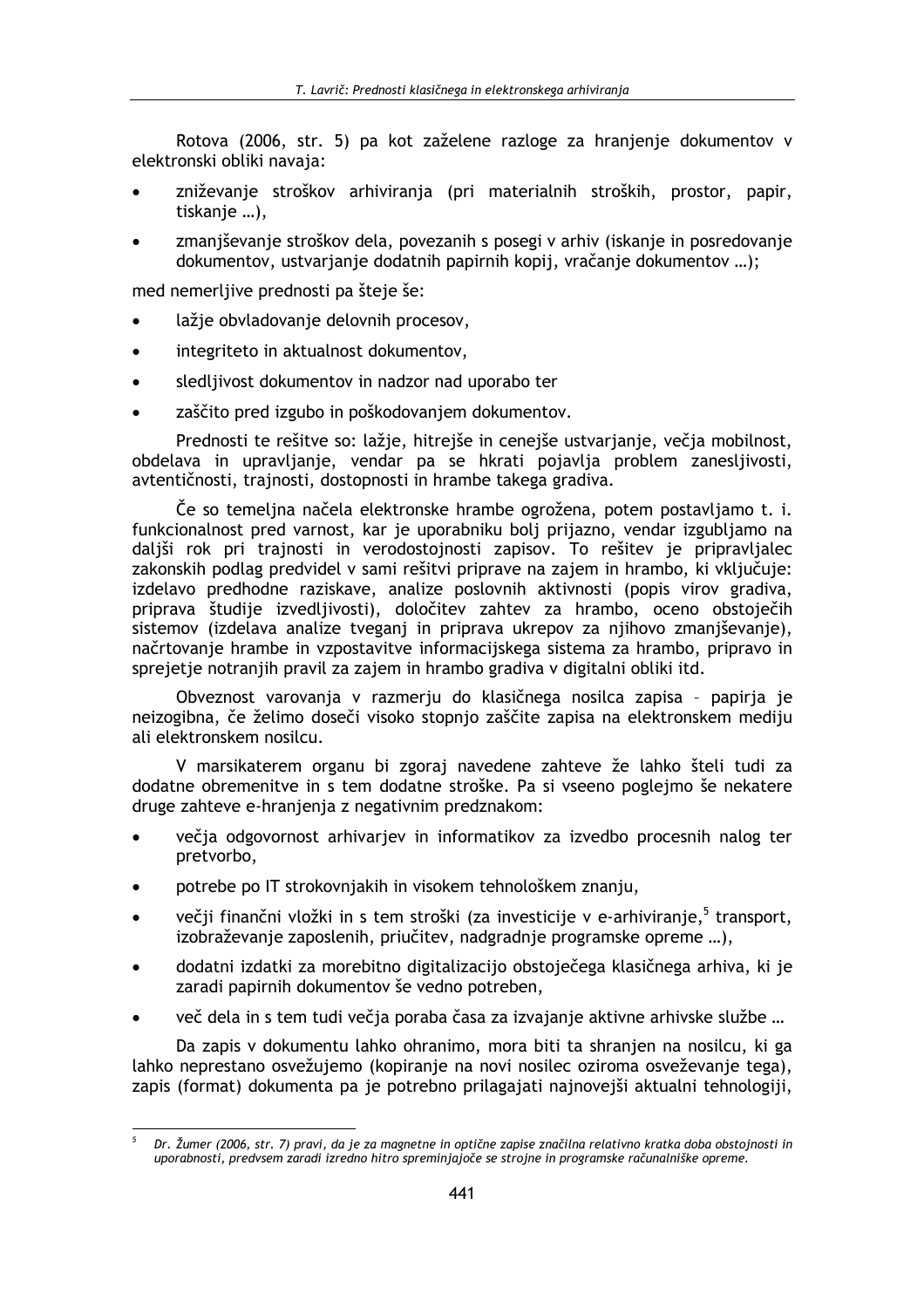glede na neprestani razvoj tehnologij, ki zna predstaviti dokument v njegovi prvotni obliki.

Prvemu načinu pravimo migracija, drugemu pa emulacija. Migracija je ponavadi zapletena, draga in časovno zahtevna operacija (Dollar, 1998), emulacija pa zahteva napredno znanje za izdelavo emulatorjev, ki omogočijo prikaz dokumenta v prvotnem formatu na katerikoli platformi v prihodnosti in ohranjajo izvirni »videz in občutek« (angl. 'look and feel') (povzeto po Dečmanu, 2007, str. 4, v Rothenberg, 1998).

Ne smemo pozabiti še na eno komponento. To je znanje oziroma primerna strokovna usposobljenost uslužbencev, ki upravljajo z dokumentarnim in arhivskim gradivom. Pri klasični hrambi povprečen arhivar ni potreboval posebnih znanj informacijske stroke. Zadoščalo je praktično delo ob predhodno opravljenem strokovnem izpitu. Z razvojem sodobnih tehnologij pa se postavljata dve novi komponenti znanja. Eno je poznavanje rešitev informacijske programske opreme, drugo pa poznavanje različnih varnostnih standardov, ki zagotavljajo ustrezno zavarovanje nosilcev oziroma, kar je še bolj pomembno, zapisov na teh nosilcih.

V prihodnje bodo morali upravni organi razmisliti tudi o primerni postavitvi in sistemizaciji delovnih mest za uslužbence, ki delajo z dokumentarnim in arhivskim gradivom, ter arhivarie, sai so ne glede na izzive časa po moji oceni premalo vrednoteni. To pa ne zagotavlja strokovnosti organizacije, ampak sili le zaposlene kot posameznike, da se sami trudijo in pridobivajo ustrezna znanja na trgu, kar po moji oceni na dolgi rok ne bo dovolj.

V zvezi s tem bo potrebno več storiti na ravni Ministrstva za javno upravo in nenazadnje tudi Arhiva RS, saj je področje obvladovanja dokumentacije največje ravno v resorju organov izvršilne veje oblasti in pri nekaterih osebah s podeljenimi javnimi pooblastili.

#### $3<sub>1</sub>$ RAZISKAVA: STANJE UPRAVLJANJA Z DOKUMENTI V E-OBLIKI V JAVNI UPRAVI **V LETU 2007**

Fakulteta za upravo Univerze v Ljubljani je v začetku leta 2007 izvedla raziskavo stania upravliania z dokumenti v e-obliki. v 573 organih slovenske javne uprave. Ciljno populacijo so predstavljale vladne službe, ministrstva in organi v sestavi, upravne enote, državni zbor, sodišča, univerze ter fakultete, občine, javne agencije in zavodi, vključno z območnimi centri za socialno delo.

Analiza stanja upravljanja z dokumenti v e-obliki je pokazala, da organi poleg veljavne zakonodaje, ki ureja upravljanje z dokumentarnim in arhivskim gradivom, uporabljajo še dodatna pravila, navodila ali strategije, sprejete znotraj organizacije, ki poleg določil glede hrambe urejajo tudi roke hrambe, pretežno sicer za papirne dokumente, deloma pa tudi za elektronske zapise.

Vodenje evidence dokumentarnega gradiva je urejeno večinoma elektronsko, 78 odstotkov organov uporablja informacijski sistem za upravljanje dokumentov. Da bi zagotovili avtentičnost dokumentov v elektronski obliki, uporabljajo organi različne tehnike, med njimi je pogostejša rešitev tudi tiskanje na papir. Digitalizacijo dokumentov uporabljajo zlasti upravne enote ter nekatera ministrstva in organi v sestavi, ki imajo možnost večjih finančnih vložkov v razvoj elektronske hrambe.

Glede ocene vrednosti papirnega in elektronskega dokumenta šteje 55 % anketiranih organov kot pravno veljaven še vedno izvirnik na papirju, ostali imajo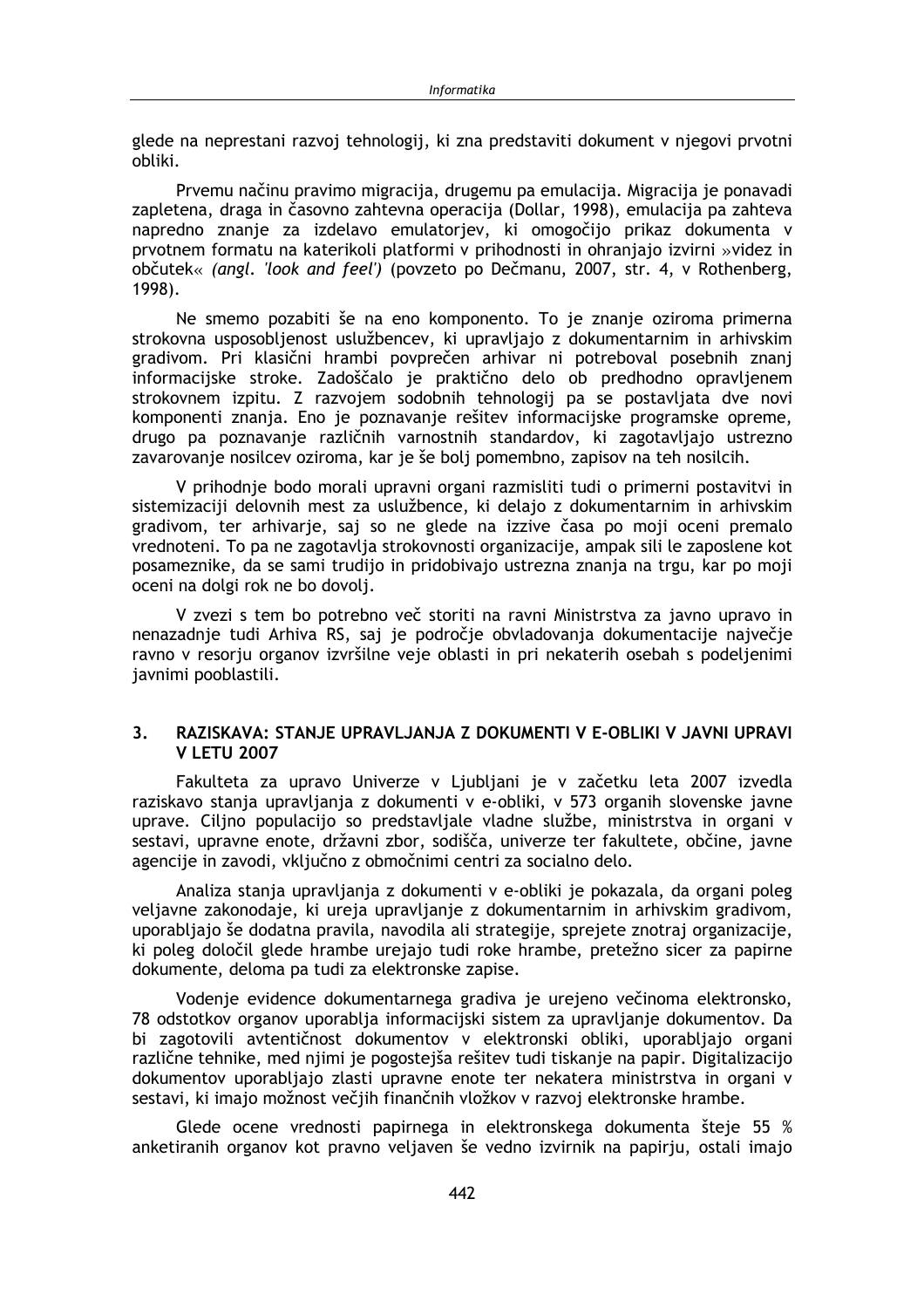izvirnik in ustrezno digitaliziran dokument za enakovredna. Zanimivo je bilo tudi vprašanje glede hrambe e-pošte in priponk, kjer je večina organov (65 %) potrdila, da e-pošto in priponke natisne na papir in z niimi ravna enako kot z dokumenti na papiriu. V raziskavi je bilo ugotovljeno, da kar polovica vseh anketiranih organov še ni storila nič v smeri izvajanja e-hrambe, 43 % pa jih to še načrtuje. Brez pripravljene strategije arhiviranja dokumentov v elektronski obliki je bila skoraj polovica anketiranih organov, delež tistih, ki so jo že pripravili, pa je 8 odstotkov.

V povprečju le četrtina organizacij ugotavlja, da sedanje organizacijske in tehnične rešitve zagotavljajo varno in dokazljivo elektronsko hrambo. Med tehnične faze elektronske hrambe sodita osveževanje nosilcev in migracija formata zapisov.<sup>6</sup> Iz rezultatov ankete sledi zanimiva ugotovitev, da v letnem načrtu nabav in gradenj zelo malo organov načrtuje vlaganja finančnih sredstev za elektronsko hrambo, in sicer le okoli 10 odstotkov. Za namen hrambe elektronskih dokumentov za dališe časovno obdobje anketirani organi le-te največkrat kopirajo na elektronski nosilec ali pa samo natisnejo na papir. Pomembno je tudi razmišljanje, ali organi zagotavljajo odgovorne osebe za elektronsko hrambo, kjer je 34 % vprašanih odgovorilo, da imajo zaposleno tako osebo. Poleg informatikov imajo pomembno mesto in odgovornost v zvezi z ureditvijo elektronske hrambe še arhivarji, zaposleni v organu, ter osebe, ki upravljajo z dokumentarnim gradivom v glavnih pisarnah. Kot največje težave dolgoročne elektronske hrambe so anketiranci navedli predvsem pomanjkanje ustreznih strojnih in programskih rešitev za elektronsko hrambo in pa pomanjkanje finančnih virov ter znanja pri zaposlenih.



Graf 1: Težave v zvezi z dolgoročno elektronsko hrambo, kot so jih ocenile anketirane skupine.

Vir: po Dečmanu (2007) v referatu: Začetek dolgoročne elektronske hrambe v slovenski upravi, trenutno stanje in scenariji prihodnosti.

Rezultati kažejo na ugotovitev, da je osveževanje nosilcev pogostejše, pri migraciji pa odgovorov skoraj ni bilo.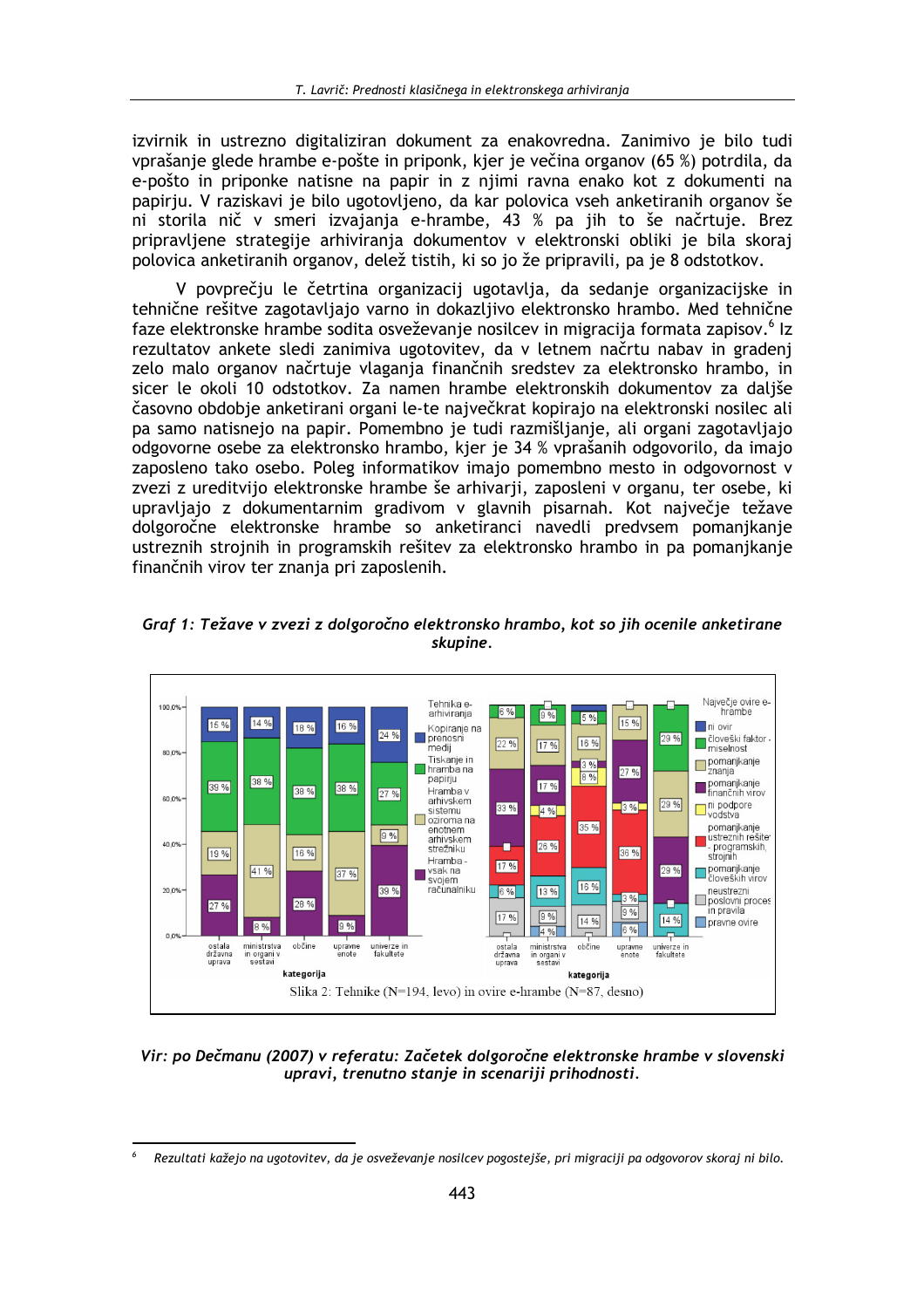Iz grafa na levi strani je mogoče ugotoviti, da anketirani organi javne uprave še ne pristopajo celovito k sodobnim trendom elektronske hrambe in arhiviranja dokumentarnega in arhivskega gradiva. Razlogov za tako ravnanje med nehomogenimi anketiranimi skupinami je lahko več. Eden od njih je velikost in številčnost organov, možnost za pridobivanje sredstev za investicije v to področje kot tudi količina ustvarjenega dokumentarnega gradiva in obseg elektronskega poslovanja v razmerju G2C in G2G, kjer denimo pri visokošolskem študiju poslovanja v razmerju do državljanov skoraj ni (razen do vpisanih študentov). Iz desnega grafa pa lahko razberemo, da predstavlja v povprečju največji delež ovir pri zagotavljanju elektronske hrambe:

- kadrovski potencial brez potrebnega znanja ali možnosti za pridobitev dodatnih dopolnilnih znanj,
- nenačrtovani finančni vložki za namen dolgoročne elektronske hrambe,
- možnost informacijskih rešitev, ki danes na trgu že obstajajo in omogočajo »t. i. akreditirano« dolgoročno elektronsko hrambo zajetega dokumentarnega ali arhivskega gradiva.

Odstopanje, ki ga prikazuje zadnji stolpec desnega grafa, je mogoče strniti v naslednjo misel. Stanje na področju visokošolskega izobraževanja kljub temu, da gre za javne zavode in so s tem šteti med osebe javnega prava, ni primerljivo z drugimi organi državne uprave, kot na primer upravno enoto, geodetsko ali davčno upravo, ki imajo v razmerju do odjemalcev (uporabniki njihovih storitev) veliko več medsebojnih interakcij in s tem tudi nastalega dokumentarnega gradiva. Zato ie mogoče sprejeti oceno, da se predstojniki zavedajo svojega položaja 'majhnosti' in lahko za določeno časovno obdobje odložijo razmišljanje o uvedbi elektronskega arhiviranja, ob dejstvu, da jih bo v naslednjih letih v to sililo bolj poslovanje med G2G samo kot pa količina pri njih ustvarjenega dokumentarnega gradiva.

#### $\overline{4}$ . ANKETA »PREDNOSTI KLASIČNEGA ARHIVIRANJA PRED ELEKTRONSKIM«

Cilj ankete med naključnimi uslužbenci v Davčni upravi Republike Slovenije na vseh nivojih procesnega delovanja je bil ugotoviti aktualno mnenje javnih uslužbencev o prednostih klasičnega in elektronskega arhiviranja. Z raziskavo sem želel ugotoviti tudi dveletni presek po opravljeni raziskavi na Fakulteti za upravo. Ker se ta anketa glede na tip anketirancev razlikuje od raziskave, predstavljene v prejšnjem poglavju, $^7$  so v nadaljevanju navedeni in povzeti odgovori anketirancev na posamezna vprašanja.8 Vprašalnik je bil v elektronski obliki posredovan 120 uslužbencem, izpolnjenih pa je bilo 43 anket oziroma 35,38 odstotkov. Anketiranci so imeli pri posameznih že ponujenih odgovorih možnost dopisati tudi lastne trditve ali ocene. Rezultati vprašalnika:

Eksternost raziskave predstavlja številčnost in nehomogenost raziskovalnega telesa v razmerju do te raziskave.

 $\mathcal{R}$ Rezultati ankete predstavljajo osebna mnenja uslužbencev in niso uradno ali neuradno stališče Davčne uprave Republike Slovenije.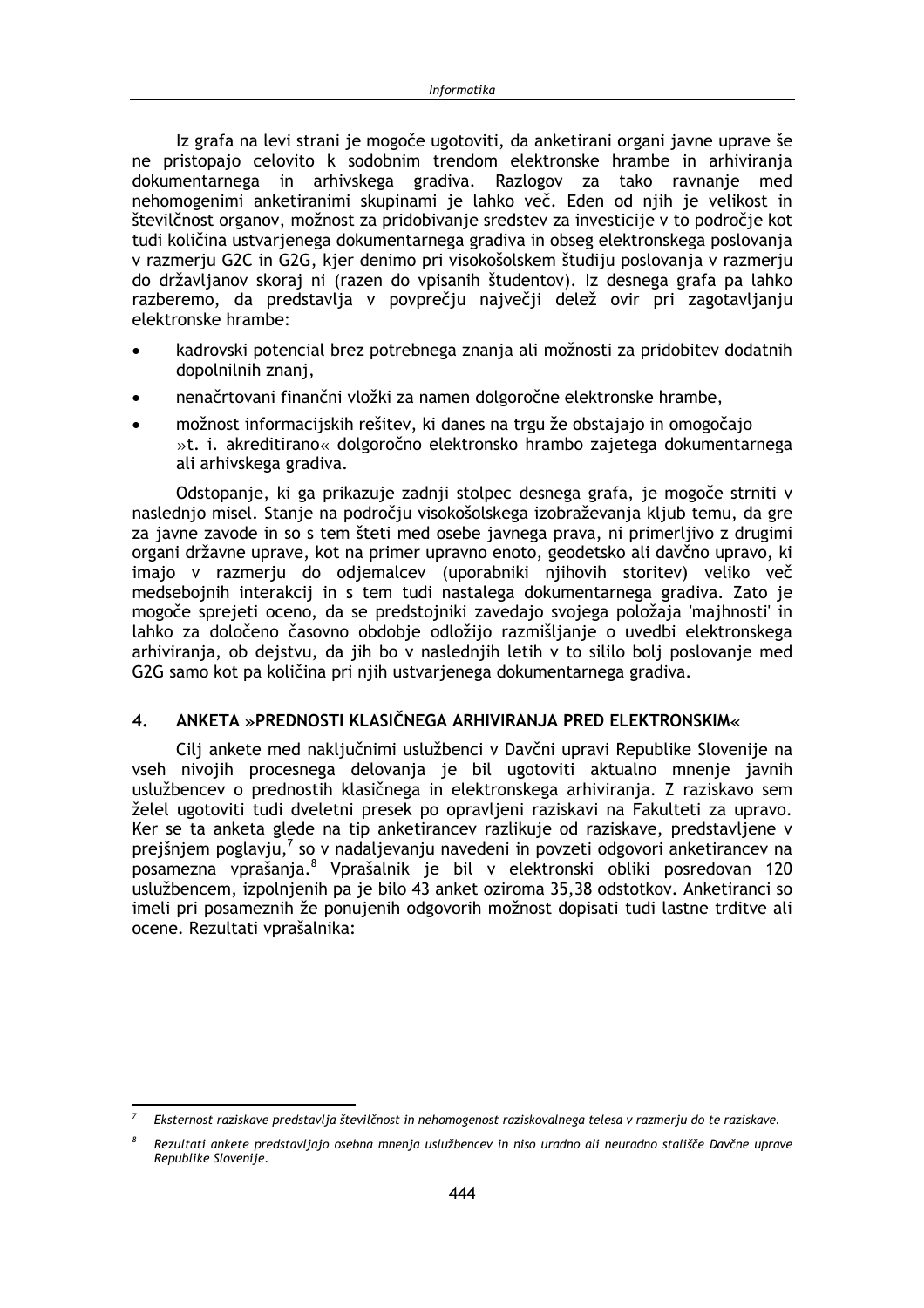# Vprašanje št. 1: Na kakšni stopnji razvoja ocenjujete, da je arhivsko poslovanje v vaši službi danes?

| <b>Trditev</b>                                                                                   | Ocena anketirancev |
|--------------------------------------------------------------------------------------------------|--------------------|
| 1-arhivsko poslovanje v teh letih ni bistveno napredovalo                                        | 23 %               |
| 2-vidni so manjši premiki, vendar bi bilo potrebno storiti več                                   | 51 %               |
| 3-veliko se vlaga v e-arhiviranje, še vedno pa ohranjamo dokumente<br>na papirju                 | 23 %               |
| 4-arhiviranje je na višji razvojni stopnji, saj so deloma uporabljene<br>nove tehnologije hrambe | 2%                 |
| 5-uporabljamo le še sodobno elektronsko arhiviranje                                              | 0 odgovorov        |
| $N = 43$                                                                                         |                    |

Vprašanje št. 2: Katero arhiviranje se vam zdi danes pomembnejše, klasično ali elektronsko. Zakaj?

| <b>Trditev</b>                                                                                                                                                                                                                                                                                                                                                          | Ocena anketirancev |
|-------------------------------------------------------------------------------------------------------------------------------------------------------------------------------------------------------------------------------------------------------------------------------------------------------------------------------------------------------------------------|--------------------|
| 1-klasično na papirju                                                                                                                                                                                                                                                                                                                                                   | 7 %                |
| 2-e-hramba na strežniškem nosilcu                                                                                                                                                                                                                                                                                                                                       | 77 %               |
| 3-(opišite):                                                                                                                                                                                                                                                                                                                                                            |                    |
| za DURS je pomembno tako papirno kot elektronsko arhiviranje,<br>krajše opravilo, cenejše, preglednejše, hitreje dostopno - 3-krat,<br>kombinacija obeh, v kolikor je bil dokument prejet v papirni obliki<br>menim, da je poleg e-hrambe potrebna hramba dokumenta v papirni<br>obliki, razen če bi bila dana možnost skeniranja dokumentov,<br>zavzema mani prostora. |                    |

 $N = 43$ 

Vprašanje št. 3: Prejeli ste dokument v papirni obliki. V kakšni obliki bi ga sami glede na možnosti obdelali za kasnejšo hrambo (prenos v sliko in el. arhiviranje (skeniranje), arhiviranje na papirju, drugo)?

| <b>Trditev</b>                                                    | Odgovori<br>anketirancev |
|-------------------------------------------------------------------|--------------------------|
| Elektronsko arhiviranje                                           | 10 odgovorov             |
| Prenos v sliko in el. arhiviranje (skeniranje)                    | 26 odgovorov             |
| Arhiviranje na papirju                                            | 5 odgovorov              |
| Lastni opis:                                                      | 2 odgovora               |
| Mikrofilm, glede na trenutno stanje, bi ga arhivirala v fascikel. |                          |
| $N = 43$                                                          |                          |

# Vprašanje št. 4: Katere prednosti arhiviranja lahko izpostavite pri klasičnem in katere pri elektronskem arhiviranju?

Elektronsko:

- $\bullet$ ni potreben poseben odlagalni prostor - prostor za arhiv - 17-krat,
- lažja dostopnost 11-krat,  $\bullet$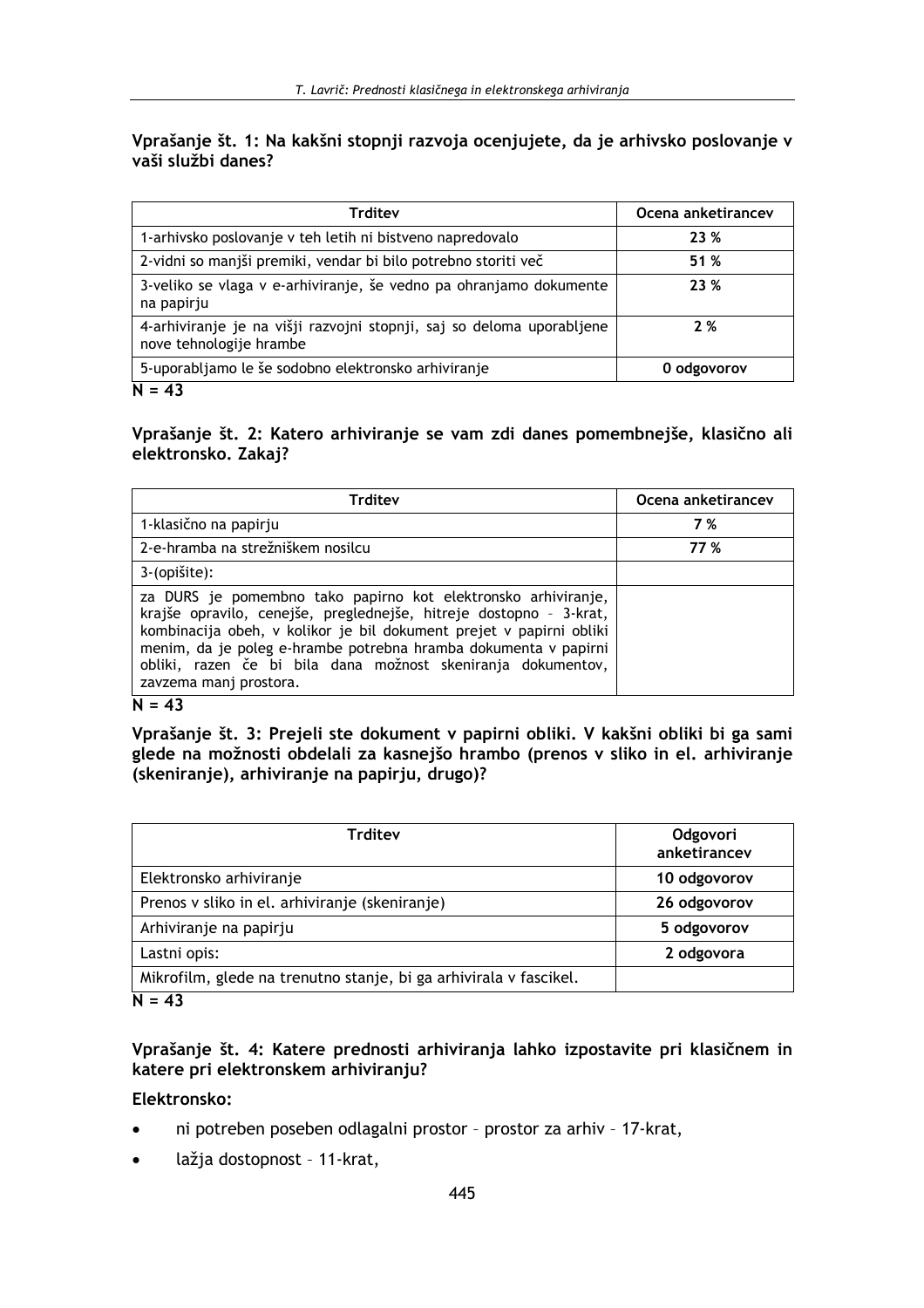- enostavnejše iskanje 10-krat,
- hitreiše delo 9-krat.  $\blacksquare$
- večja preglednost 5-krat,
- prihranek papirja 5-krat,
- malo prostora 4-krat,
- lahko delaš na svojem delovnem mestu 2-krat.
- prihranek časa, ki ga porabimo za iskanje 2-krat,
- enostavno sledenje zadevi,
- večja varnost,
- celovitost arhiva.
- vse na enem mestu,
- zmanjšanje stroškov hrambe, uničenja,
- zanesljivost,
- razpoložljivost,
- trajnost hrambe in ni problema z izgubo dokumenta,
- manj omar,
- ažurnost.

# Klasično:

- na klasičnega smo bolj navajeni 6-krat,
- pri klasičnem na voljo so originalni dokumenti 5-krat,
- klasičen način (ne vidim prednosti) 2-krat,
- klasičnega pa manj možnosti izgube ali zlorabe 2-krat
- preverjena obstojnost tudi po več stoletjih 2-krat,
- lažie pregledovanie dokumentov 2-krat
- vsi dokumenti v eni zadevi so na enem mestu 2-krat,
- klasično lahko primeš v roke,
- klasično je boljše zaradi tega, ker ko moraš npr. zadevo po določenem času pogledati, je to bolje na papirju kot na ekranu,
- pri iskanju dokumentov pri klasičnem arhiviranju nisi vezan na delovanje rač. omrežia.
- klasično: morda ti ostane trenutno bolj v spominu,
- najdeš prej kot pri elektronskem,
- pri klasičnem je večja preglednost, saj si lahko papirje razprostreš,
- pri klasičnem imamo dokument takšen, kot smo ga prejeli, do njega lahko dostopamo kadarkoli,
- nadrejeni zahtevajo še vedno vse na papirju.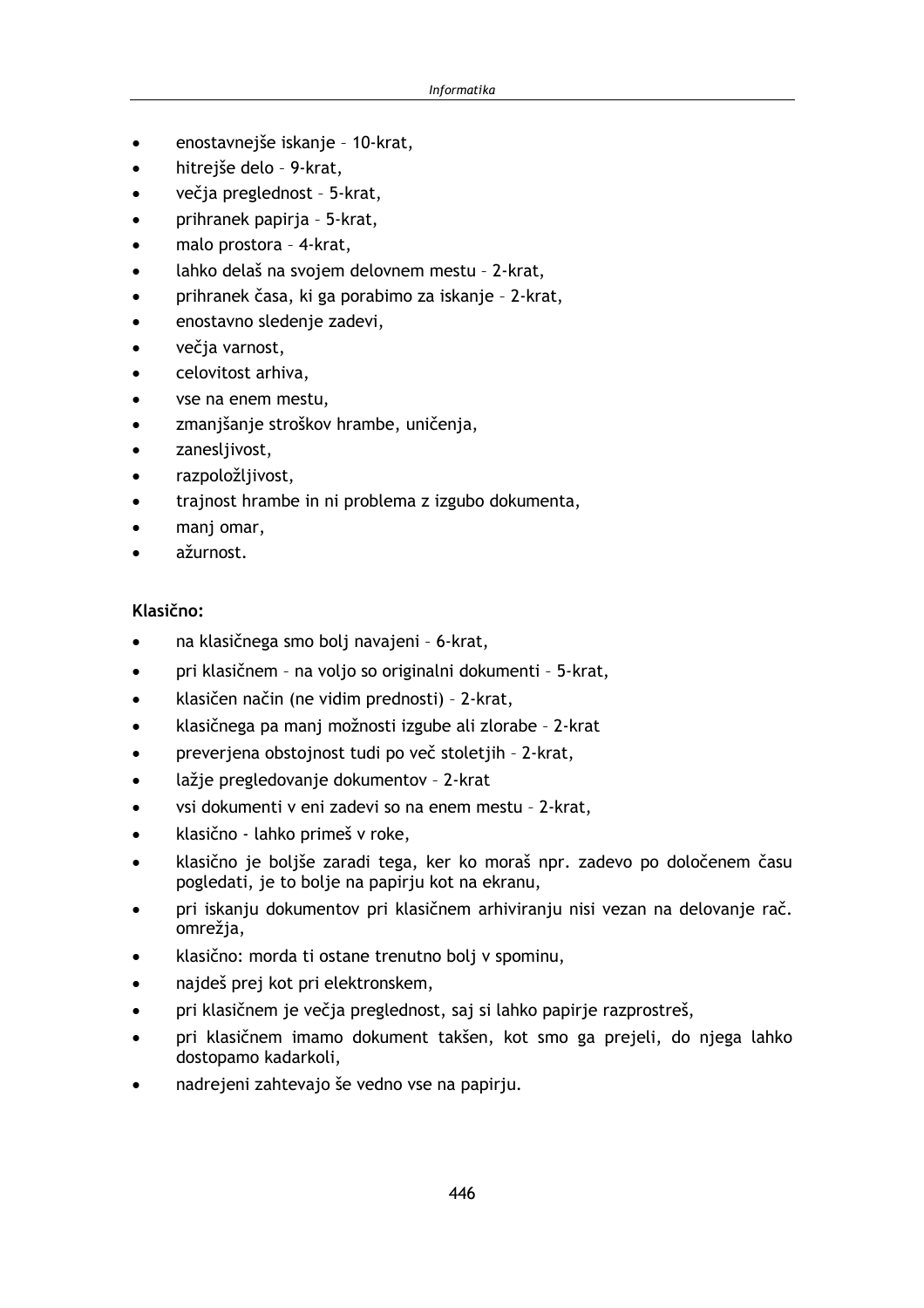Vprašanje št. 5: Informacijski dokumentni sistemi so v javni upravi različni in precej razširjeni. Kateri podatek je za vas ključen, ko iščete zapis v zbirki po dveh ali več letih (izberite največ tri možnosti)?

| Trditev                                                                                                                             | <b>Odgovori</b><br>anketirancev |
|-------------------------------------------------------------------------------------------------------------------------------------|---------------------------------|
| 1-subjekt zadeve                                                                                                                    | 17-krat                         |
| 2-datum nastanka dokumenta                                                                                                          | 8-krat                          |
| 3-vsebinski zapis v dokumentu                                                                                                       | 13-krat                         |
| 4-desni podpisnik na dokumentu                                                                                                      | ni odgovorov                    |
| 5-zadeva dokumenta                                                                                                                  | 9-krat                          |
| 6-številka na dokumentu                                                                                                             | 9-krat                          |
| 7-datum evidentiranja                                                                                                               | 3-krat                          |
| 8-pripravljavec dokumenta                                                                                                           | 3-krat                          |
| 9-(opišite):                                                                                                                        |                                 |
| številka klasif. načrta, davčna številka, ključne besede, datum prejema (iz<br>prejemne štampiljke) oziroma odpošiljanja dokumenta. |                                 |
| $N = 43$                                                                                                                            |                                 |

## Vprašanje št. 6: Ali veste, kje konkretno se v vaši službi hranijo dokumenti na papirju in kje so arhivirani elektronski dokumenti (opisno)?

- da 23-krat,
- v arhivu 3-krat,
- na papirju v arhivu v kleti, za elektronske ne vem 2-krat,
- dok. na papirju se nahajajo v več arhivih v hiši (glavni, priročni), elektronski ne vem - 2-krat,
- samo za papirne dokumente 2-krat,
- ne za vse 2-krat,
- ne natančno 2-krat,
- dokumenti na papirju se hranijo v glavni pisarni, elektronski dokumenti pa se hranijo v informacijskem sistemu,
- da in ne; klasično arhiviranje mi je znano, e-arhiviranje pa se razlikuje glede na področie,
- da, papirnati v arhivu, elektronski pa na podatkovnih nosilcih,
- da, vem; mogoče malo manj za e-hrambo,
- arhiv v kleti in na strežniku.
- v arhivu urada ter v elektronskem arhivu,
- za večino primerov da,
- vem za svoje dokumente na papirju, medtem ko mi arhiv na e-mediju ni znan,
- papirni dokumenti se hranijo v arhivu v hiši, elektronski pa verjetno na strežniku.

Vprašanje št. 7: Kaj menite, da ovira hitrejše uvajanje elektronskega arhiviranja v praksi (vsako trditev ocenite z oceno od 1 do 5)?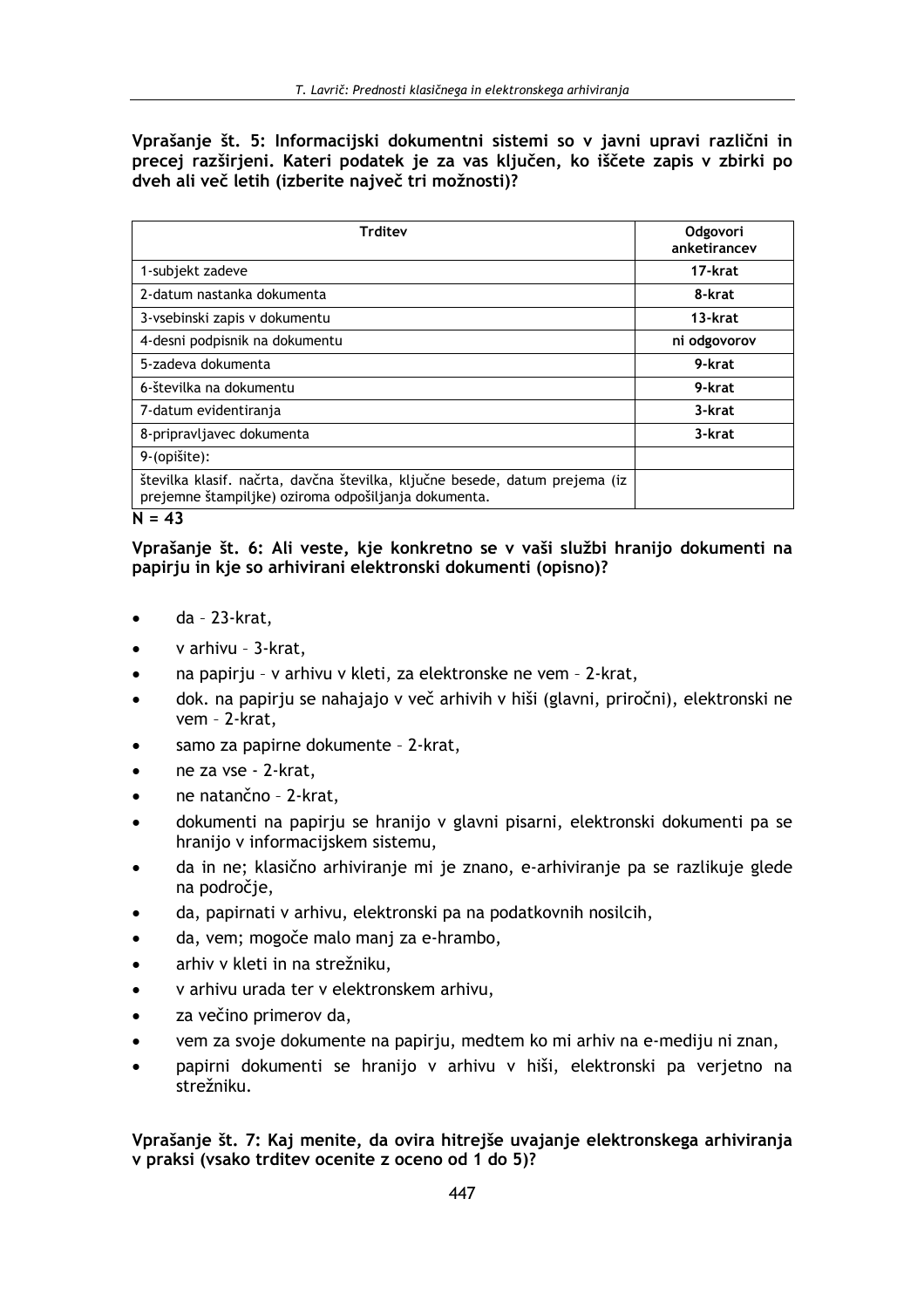Opomba: Odstotek vrednosti odgovorov je prikazan nad stolpcem, ocena od 1 do 5 pa pod stolpcem.

|                                                       |                   |                     | Ne ovira        |                 |                 | Velika ovira    |
|-------------------------------------------------------|-------------------|---------------------|-----------------|-----------------|-----------------|-----------------|
| 1-finančna sredstva                                   | $(\%)$            | 12 <sup>2</sup>     | $\mathbf 0$     | 28              | 14              | 47              |
|                                                       |                   |                     |                 |                 |                 |                 |
|                                                       |                   | 1                   | 2               | 3               | 4               | 5               |
|                                                       | (%)               | 9                   | 19              | 42              | 19              | 12              |
| 2-pomanjkanje volje pri vodstvu                       |                   |                     |                 |                 |                 |                 |
|                                                       |                   | 1                   | 2               | 3               | 4               | 5               |
|                                                       |                   |                     | $\overline{2}$  |                 |                 |                 |
| 3-obsežnost pripravljalnih nalog (študije,            | (%)               | 0                   |                 | 37              | 33              | 28              |
| navodila, varnostne politike )                        |                   |                     |                 |                 |                 |                 |
|                                                       |                   | 1                   | 2               | 3               | 4               | 5               |
|                                                       | (%)               | 9                   | 21              | 44              | 16              | 9               |
| 4-prevelik obseg časa za uvajanje                     |                   |                     |                 |                 |                 |                 |
|                                                       |                   | 1                   | 2               | 3               | 4               | 5               |
|                                                       | $\overline{(\%)}$ | $\overline{7}$      | 7               | 14              | 28              | 44              |
| 5-pomanjkanje strojne in programske                   |                   |                     |                 |                 |                 |                 |
| računalniške opreme                                   |                   |                     |                 |                 |                 |                 |
|                                                       |                   | 1                   | 2               | 3               | 4               | 5               |
| 6-premalo (strokovnega) znanja                        | $\overline{(\%)}$ | $\overline{5}$      | $\overline{19}$ | $\overline{23}$ | $\overline{40}$ | $\overline{14}$ |
|                                                       |                   |                     |                 |                 |                 |                 |
|                                                       |                   | 1                   | 2               | 3               | 4               | 5               |
|                                                       | $\overline{(\%)}$ | $\overline{7}$      | $\overline{5}$  | $\overline{23}$ | 19              | 47              |
| 7-ni osebe, ki bi se s tem ukvarjala<br>profesionalno |                   |                     |                 |                 |                 |                 |
|                                                       |                   |                     |                 |                 |                 |                 |
|                                                       | (%)               | 1<br>$\overline{2}$ | 2<br>9          | 3<br>35         | 4<br>30         | 5<br>23         |
| 8-manjka strategija v organizaciji                    |                   |                     |                 |                 |                 |                 |
|                                                       |                   |                     |                 |                 |                 |                 |
|                                                       |                   |                     | 2               | 3               | 4               | 5               |
|                                                       | $(\%)$            | $\overline{7}$      | $\overline{9}$  | 40              | $\overline{26}$ | $\overline{19}$ |
| 9-promocija v zvezi z e-arhiviranjem                  |                   |                     |                 |                 |                 |                 |
|                                                       |                   |                     | 2               | 3               | 4               | 5               |
|                                                       | $(\%)$            | $\overline{9}$      | $\overline{23}$ | $\overline{47}$ | $\overline{16}$ | $\overline{5}$  |
| 10-ni interesa in potreb po e-arhiviranju             |                   |                     |                 |                 |                 |                 |
|                                                       |                   |                     |                 |                 |                 |                 |
|                                                       |                   |                     | 2               |                 |                 | 5               |

Skupaj:  $N = 43$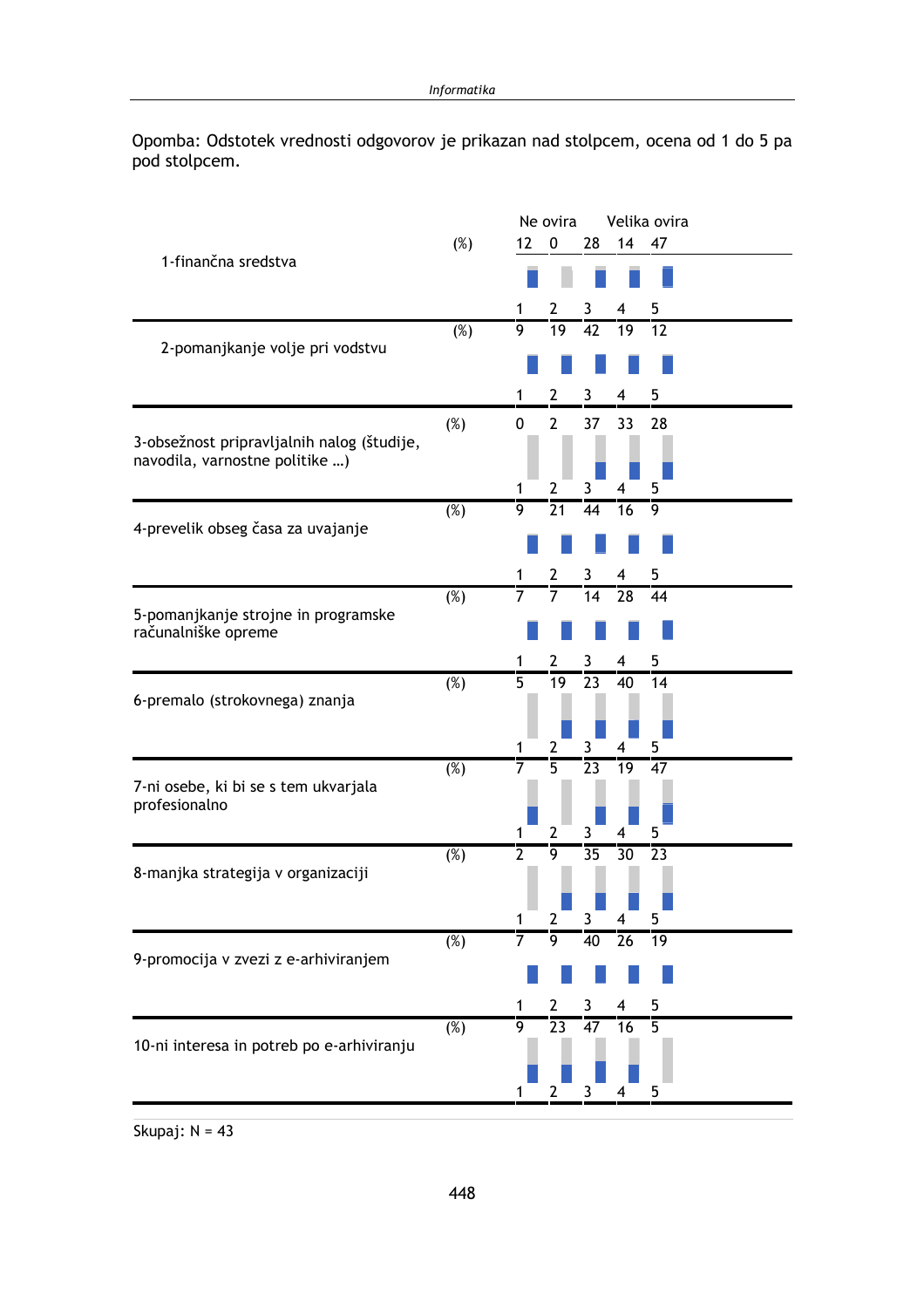# Vprašanje št. 8: Menite, da je znanja na temo elektronskega arhiviranja na trgu dovolj oz. kaj menite o dosedanji promociji e-arhiviranja?

- premalo znania 8-krat.
- znanja je dovolj, promocija je prešibka 4-krat,
- še nisem zasledil promocije 3-krat,
- se ne ukvariam s tem področiem 3-krat.
- dosedanja promocija ni bila zadostna,
- na trgu je zaslediti kar nekaj znanj na temo e-arhiviranja,
- premalo promocije e-arhiviranja,
- menim, da je dosedanja promocija dobra, kar pa ne pomeni, da bi lahko bila še boljša. Znanje na tem področju je v razvoju, tako kot je v razvoju informacijska tehnologija,
- premalo je znanja in ozaveščanja zato ni interesa in zaupanja v e-arhiviranje,
- menim, da v javni upravi in na posameznih organih manjka gonilna sila - $\bullet$ organizirana posebna služba,
- do sedaj še nisem zasledil celovito obdelane tematike,
- znanja da izkušenj malo,
- ne,  $\bullet$
- mislim, da je bilo dovolj promocij, a je premalo znanja,
- premalo informacii o izkušniah vpelianega e-arhiva,
- promocije ni prav veliko, ljudje imajo še vedno raje papir kot abstrakcijo,
- menim, da je znanja na trgu dovolj, le pri nas ni interesa zanj,
- je dovolj,  $\bullet$
- zadošča,
- menim, da je znanja premalo oz. ni časa, da bi se temu posvetili.

# Vprašanje št. 9: Ocenjujete, da je racionalneje najeti storitve e-hrambe na trgu, ali jo izvajati kot lastno dejavnost v službi?

| <b>Trditev</b>                                                                                             | Ocena anketirancev |
|------------------------------------------------------------------------------------------------------------|--------------------|
| 1-najem storitve pri ponudnikih na trgu se mi zdi primernejši                                              | 6 odgovorov        |
| 2-sem za rešitev v lastni službi                                                                           | 16 odgovorov       |
| 3-zanimiva se mi zdi možnost uvedbe e-hrambe pri skupnem<br>organu za vso državno upravo                   | 20 odgovorov       |
| 4-(opišite):                                                                                               | 1 odgovor          |
| To ni vrhunska znanost. Domači-hišni strokovnjaki so primernejši,<br>saj razpolagajo z odgovorno zavestjo. |                    |
| $\mathbf{L}$<br>$\overline{1}$                                                                             |                    |

## $N = 43$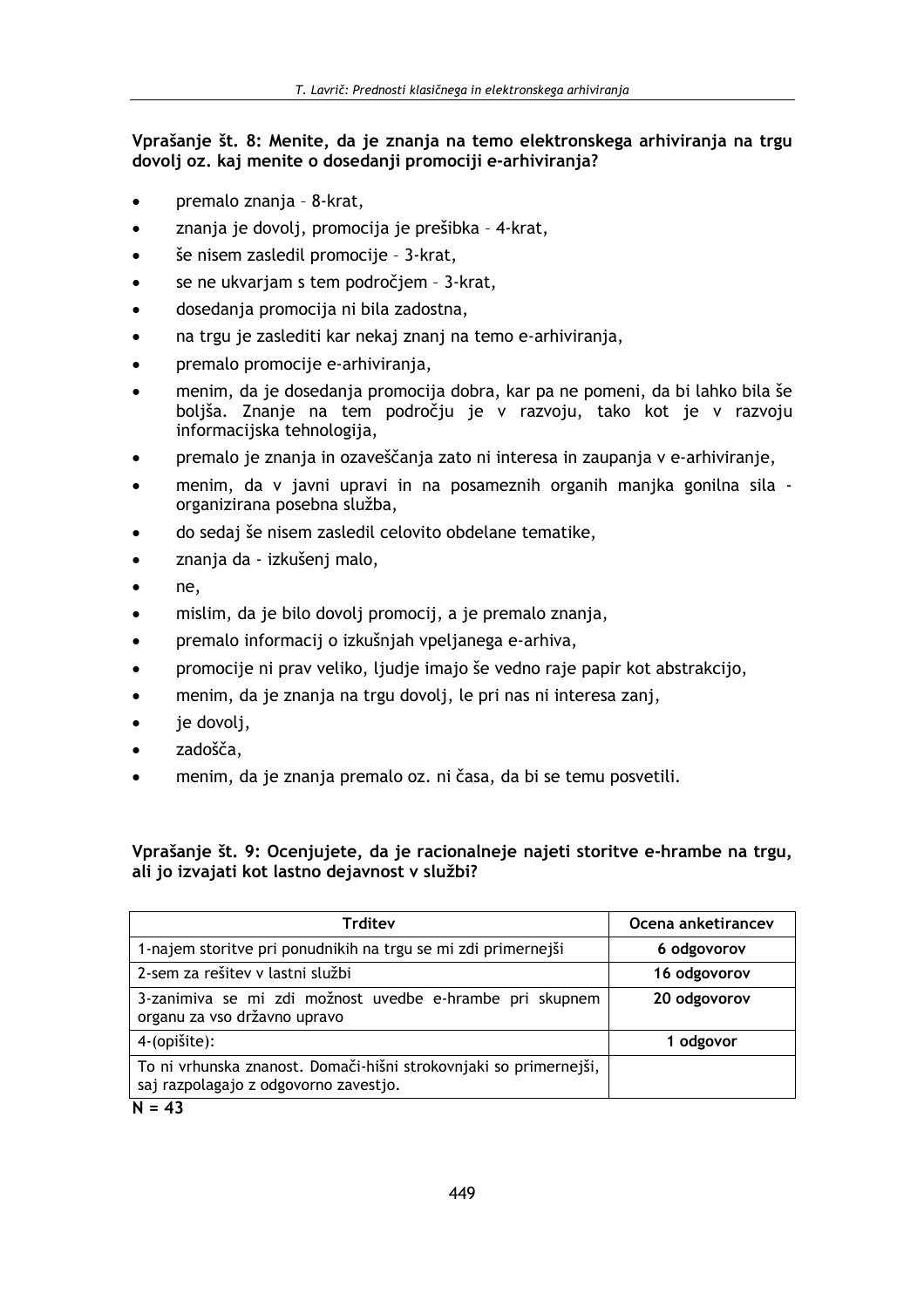Vprašanje št. 10: Ali bolj zaupate v klasično (dokumentno) arhiviranje ali v elektronsko? Opišite zakaj v eno bolj kot v drugo.

- v klasično boli zaupam, mogoče ker elektronske ne poznam dovoli 2-krat,
- zaenkrat še bolj v klasično, ker je elektronsko šele na svojem začetku 2-krat,
- ker elektronsko arhiviranje še ni urejeno, trenutno zaradi tega bolj zaupam  $\bullet$ klasičnemu - 2-krat,
- v elektronsko ker je potrebno "iti v korak s časom" 2-krat,
- sem za uvedbo elektronskega, klasično ima vrsto pomanjkljivosti,
- klasično običajno vse na enem mestu, elektronsko premalo znanja in zaupanja,
- elektronsko se mi zdi bolj uporabno na dolgi rok, za določene dokumente pa je klasično še vedno potrebno, vendar v manjši meri,
- papir je ob ustrezni hrambi še vedno uporaben, nosilce (medije) pa je treba menjati tudi zaradi programske opreme,
- e arhiviranie: dolgoročno gledano v prednosti.
- klasično, ker ga poznam,  $\bullet$
- zaupam v oboje, ne vidim razlogov zakaj bi bolj zaupal v eno kot v drugo,  $\bullet$
- glede na tradicijo je zaupanje v klasično, osebno pa bi raje zaupal v elektronsko ob predpostavki varnosti in uporabnosti (poenostavitev),
- menim, da ni razlik, so le prednosti in slabosti (prihranimo prostor za arhiviranje, hitrejša in bolj pregledna zadeva in s tem povečana učinkovitost uslužbenca, potrebno izobraževanje za učinkovito uporabo e-arhiviranja),
- me zanima e-arhiviranje, vendar sedaj vem premalo o tem, zato mi je klasično bližje,
- elektronskega arhiviranja ne poznam,
- elektronskemu zaradi večje varnosti, večje razpoložljivosti dokumentacije, večje popolnosti spisov (ni izgub dokumentov ali celega spisa ali spisov celega leta), celovitost arhiva, hitrejši in enostavnejši dostop do dokumentov ...,
- kriza je v moči navade, kar znamo in imamo preizkušeno je varno. Novosti pogosto skrivajo nepredvidljive stranske posledice, ki jih nismo znali predvideti,
- bolj v klasično, ker ne more priti do zlorabe podatkov,
- bolj priročno je seveda e-arhiviranje, vsaj za tiste, ki so vešči računalništva. Po moje se dokument hitreje najde oz. ga bi verjetno lahko našel sam, brez pomoči dokumentalista v GP. Odvisno, kako bi se dostopalo,
- če bi se lotili elektronskega arhivirania, bi morale v to pristopiti vse generacije uslužbencev.
- klasično, ker drugega ne poznam(o),
- e-arhiviranje je ob strokovni in ustrezni informacijski podpori popolnoma varno,
- glede na današnjo tehnologijo zaupam bolj v elektronsko,
- v elektronsko, ker nanj vremenske neprilike ne vplivajo in ga ne poškodujejo. Če je dobro dokumentirano, ga tudi hitreje najdeš in obdelaš,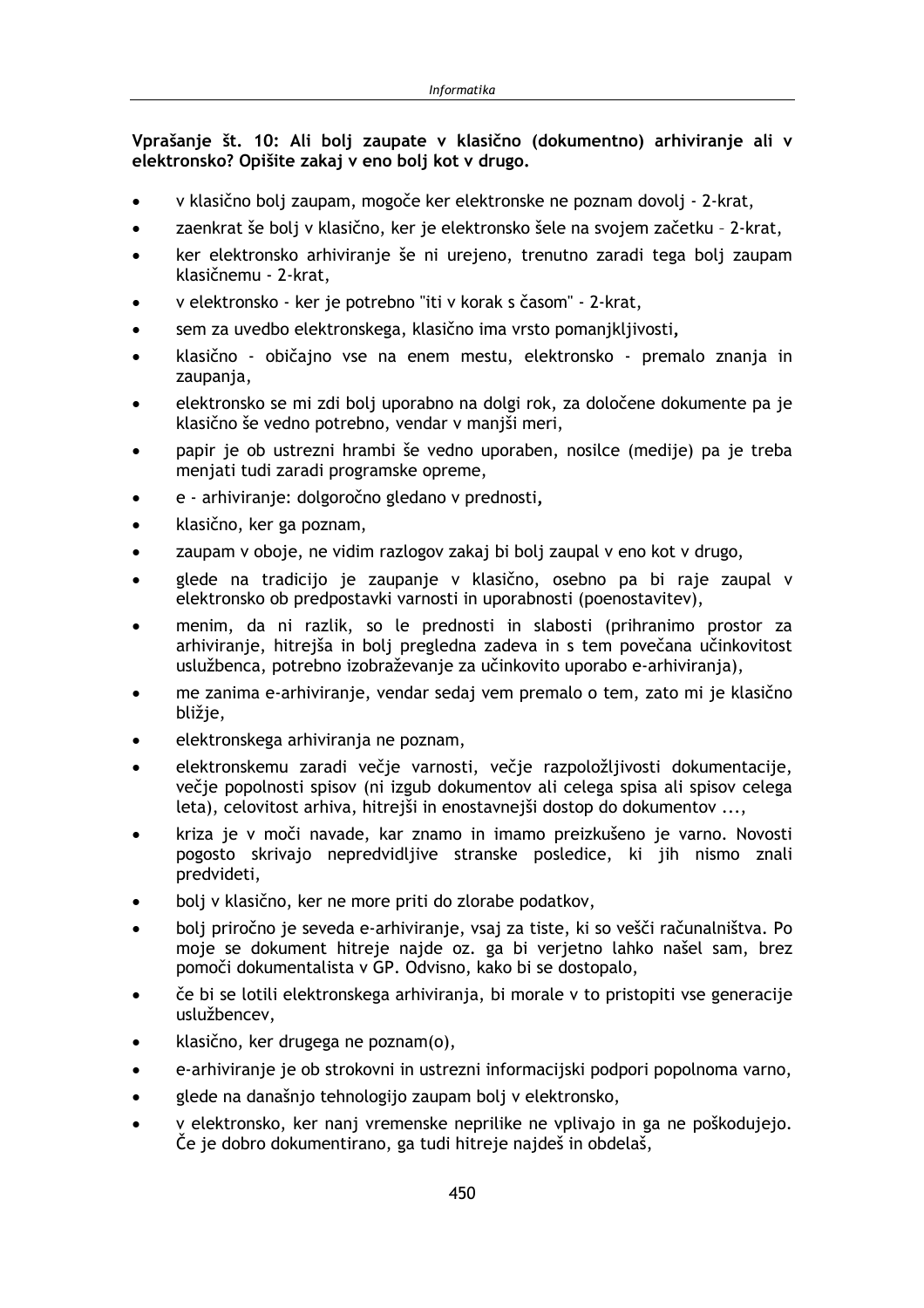- klasično: dokazana obstojnost gradiva, elektronsko: večja in hitrejša dostopnost,
- v elektronsko zaradi hitrega iskanja, manj možnosti izgub dokumentov,
- ker elektronskega ne poznam dovolj, se pri tem vprašanju ne morem opredeliti,
- elektronsko sodobna tehnologija omogoča varno shranjevanje in lažje iskanje arhiva.
- pri obeh lahko pride do napak zaradi človeškega faktoria,
- bolj zaupam klasičnemu arhiviranju, ker je programska oprema slaba,
- klasično,
- zaupam v e-arhiv: zavzame manj prostora, zadeve se lažje najdeno, ko nekaj natisneš, se ne uniči izvod, je vedno dosegljiv. Klasično je težje najdljivo, se lažje uniči, iskanje je težje,
- klasično je »bolj pri roki«. Elektronsko še ne poznamo vseh možnosti.

## Vprašanje št. 11: Navedite kakšno podjetje ali upravni organ, ki že ima registrirano ali akreditirano programsko ali strojno opremo pri Arhivu RS?

- ne vem 14-krat,
- ne poznam 12-krat,
- Mikrografija d. o. o., Birostroj Computers d. d. 2-krat,
- Monografija,
- Hermes Sofftlab,
- Halcom.d. d., Pošta Slovenije, Avtenta.si, S&T.
- ne poznam, predvidevam da banke, hranilnice ...
- Simt, Mikrografija,  $\bullet$
- Durs.
- ne poznam, verjetno pa pokrajinski arhivi!

Anketni odgovori nudijo zanimivo ugotovitev glede obeh možnosti arhiviranja. Kljub temu, da elektronska hramba prinaša vrsto prednosti pred papirno obliko, je pred njo še velika neznanka. Strah, ki obstaja glede njene dolgoročne dostopnosti, je lahko upravičen in tega se zavedajo tudi anketirani uporabniki, saj zaenkrat še ne poznamo vseh dobrih lastnosti dolgoročne hrambe in konverzij iz ene v drugo obliko (ne glede na konkretizacijo ETZ in drugih standardov). Glede klasičnega arhiviranja pa je mogoče povzeti, kar je bilo tudi večkrat ugotovljeno pri anketirancih, da gre pri papirni uporabi za moč navade (razvade), ki nam je blizu glede na uporabnost in priročnost.

#### AKREDITIRANJE STROJNE IN PROGRAMSKE OPREME PONUDNIKOV TER  $5<sub>1</sub>$ NOTRANJA PRAVILA

Kot je bilo mogoče ugotoviti iz obeh raziskav, organi javne uprave, ne samo v Sloveniji ampak tudi v drugih državah, zaradi specifičnih okoliščin niso zmožni sami v celoti zagotoviti zajema in hrambe dokumentarnega gradiva v elektronski obliki. To možnost ima zasebni gospodarski sektor oz. gospodarske družbe. V javni upravi pa tehnične in druge zmožnosti niso dosegljive, saj praviloma za vse ni zagotovljenih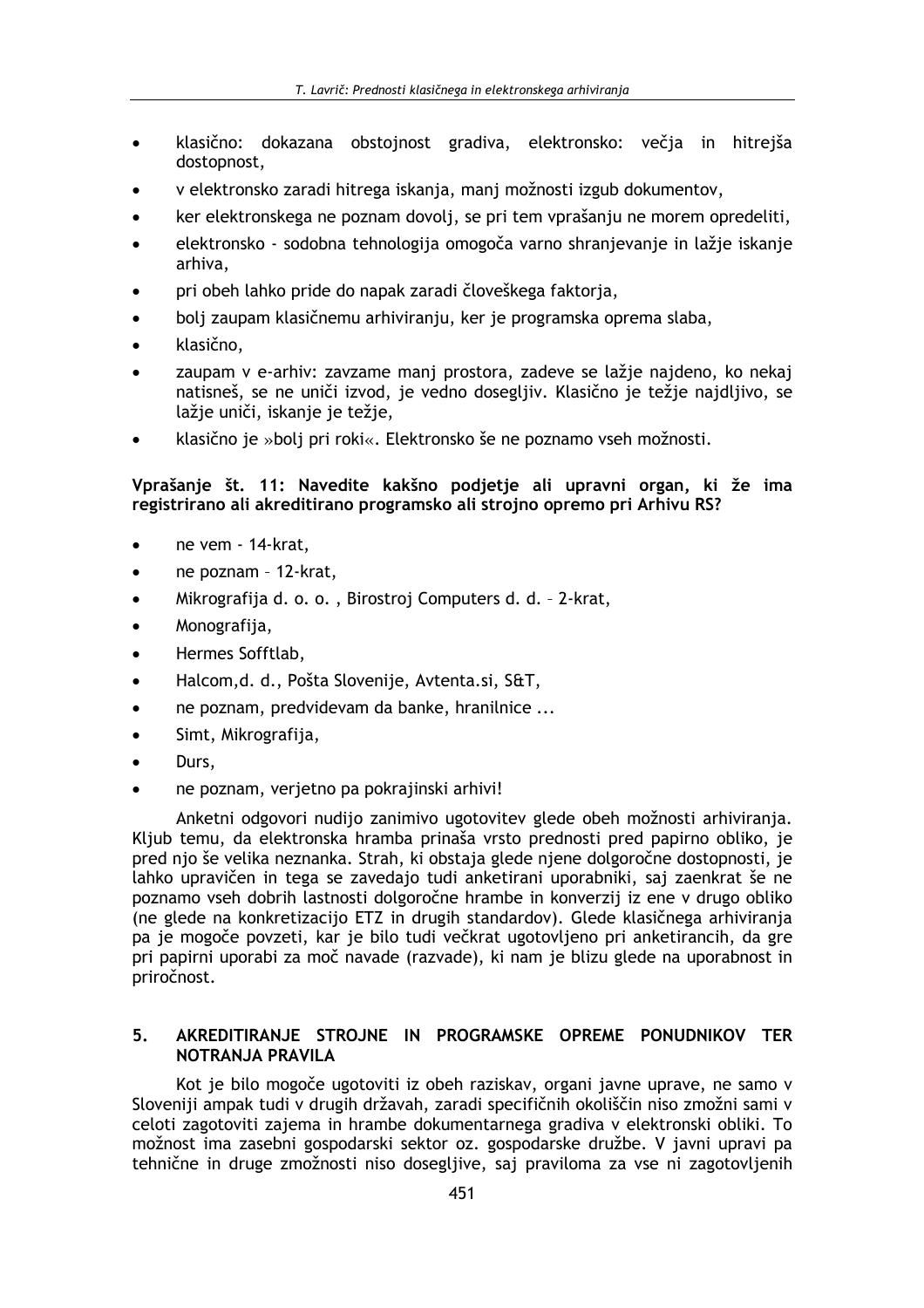zadostnih virov, tako je mogoče to storitev pridobiti na trgu. Z možnostio postati partner pri zagotavljanju elektronske hrambe v skladu z ZVDAGA in uredbo, podjetja registrirajo svojo programsko in strojno računalniško opremo pri Arhivu Republike Slovenije. Da pa bi postala odličen partner v razmerju B2G, pa v skladu s sprejetimi standardi varovanja in drugimi standardi kakovosti, ponujeno programsko in strojno informacijsko opremo ter storitve akreditirajo.

Arhiv RS je na dan 31. 12. 2008 podelil 72 registracij in 9 akreditacij za programsko ter strojno opremo in spremljevalne storitve.<sup>9</sup> Glede na prisotnost gospodarskih družb, ki se ukvarjajo z razvojem informacijskih rešitev za zagotavljanje elektronske hrambe dokumentarnega gradiva, je tri leta po sprejetju ZVDAGA že mogoče trditi, da obstajajo tehnični pogoji za izvajanje e-hrambe tudi v javni upravi. Glede na pretečeni dveletni vacatio legis, javnopravne osebe že lahko pristopajo k pripravi smernic in strategij za e-arhiviranje, hkrati s tem pa sprejemajo racionalne odločitve, in sicer ali zagotavliati storitev sami ali pa jo najeti na trgu. Ker je mogoče v prihodnje pričakovati še več ponudnikov, bo potrebno sprejeti tudi odločitev pri zagotavljanju elektronske hrambe na ravni državne uprave. Ministrstvo za javno upravo naj bi glede na Uredbo o upravnem poslovanju pripravilo vzorčna notranja pravila, to je poseben dokument, ki obsega zajem, pretvorbo in hrambo dokumentarnega gradiva v fizični in elektronski obliki ter postopek in način uničenja dokumentarnega gradiva, ki mu je potekel rok hrambe.<sup>10</sup> S tem dokumentom bi se državnim organom v marsičem olajšalo pripravljanje in zbiranje notranjih dokumentov, ki opredeljujejo postopkovno in procesno delovanje ter vmesne varnostne kontrole, hkrati pa bi se poenotila priprava navodil, ki so predpogoj za zagotavljanje elektronske hrambe v javni upravi. Kot ugotavlja Hajtnikova (2008, str. 39), Arhiv RS trenutno še ne prevzema gradiva v elektronski obliki, ker za to še ni bilo potrebe, vendar dodaja, da bo potrebno za kasnejše prevzeme dokumentarnega gradiva v elektronski obliki, ki je arhivsko gradivo, in njegovo varno dolgoročno hrambo, izvesti še nekatere aktivnosti, kot so:

- dopolnitev enotnih tehnoloških zahtev z zahtevami za velike registre,
- študija izvedljivosti za arhitekturo informacijskega sistema (za zajem potreb  $\bullet$ državne uprave po storitvah elektronskega arhiva),
- definiranje krovne strategije elektronskega arhiva s pogledom na celotno državno in javno upravo,
- uskladitev strategij s projekti, kot so e-uprava, e-pravosodie, e-zdravie itd.

Podobno ugotavljata Štrumbl in Brunček (2008, str. 137), ko dodajata, da je hramba arhivskega gradiva v digitalni obliki dovoljena samo kot dolgoročna hramba zajetega gradiva v skladu s strokovnimi navodili Arhiva RS, dejavnosti zajema hrambe in druge dejavnosti pa je potrebno ves čas izvajati v skladu z ZVDAGA, Uredbo o varstvu dokumentarnega in arhivskega gradiva, enotnimi tehnološkimi zahtevami, svojimi notranjimi pravili in pravili stroke. Pravita, da bodo vsa navodila v zvezi s hrambo arhivskega gradiva v elektronski obliki organom javne uprave podana tisti trenutek, ko bodo na ustreznem nivoju tudi sprejeta.

Žumer (2006, str. 6) meni, da je za pravne osebe pa tudi za organe javne uprave, ustrezneje in ceneje, če za elektronsko arhiviranje najemajo zunanje izvajalce, ki opravljajo arhiviranje po dogovorjenih tehničnih standardih in v skladu s

Povzeto iz spletne strani Arhiva RS.

 $10<sup>10</sup>$ To določbo je Vlada RS s spremembo Uredbe o upravnem poslovanju (Uradni list RS, št. 31/2008) v marcu 2008 v celoti črtala.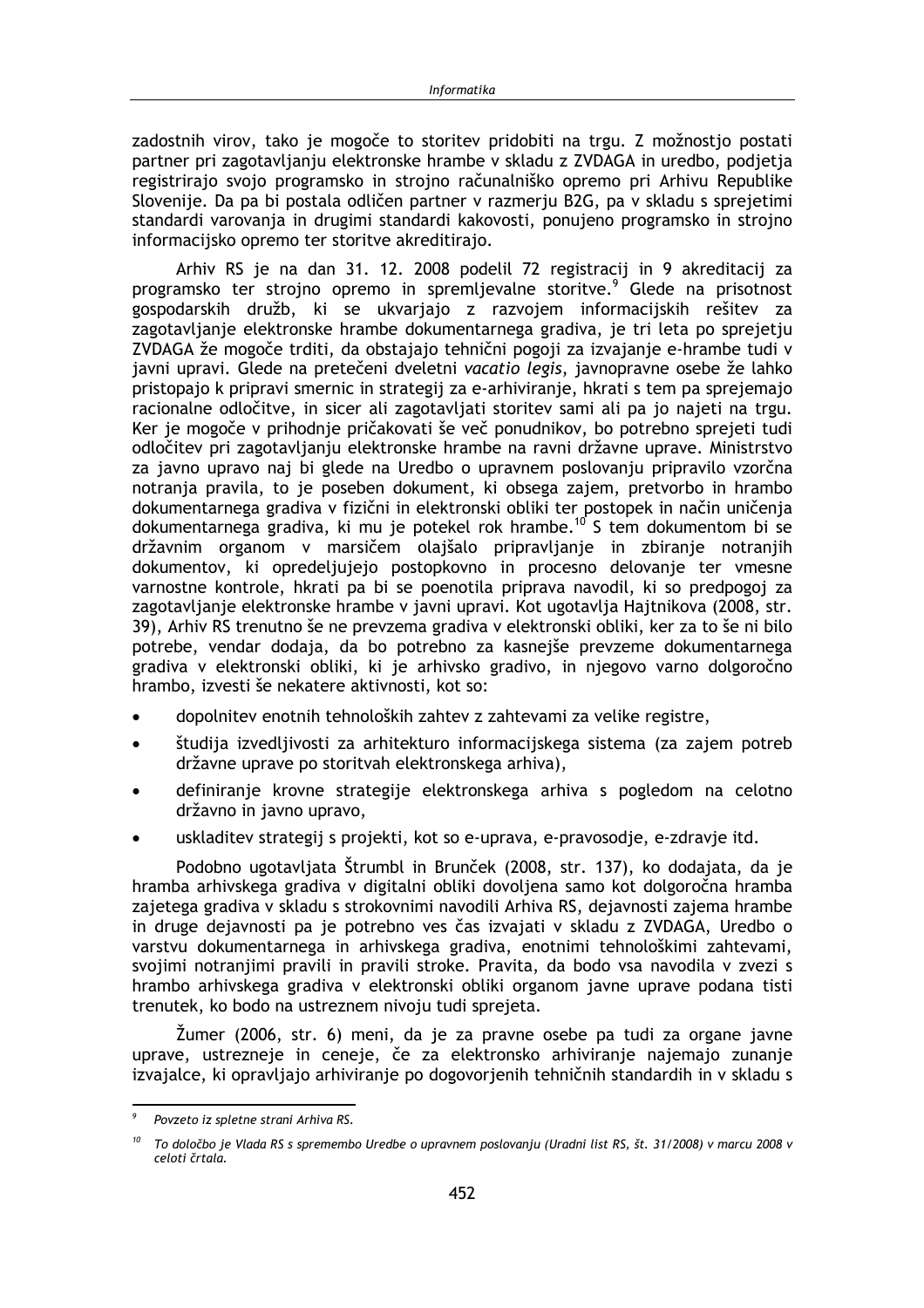predpisanimi pogoji mnogo kvalitetneje in ceneje, kot to lahko opravljamo z lastno informacijsko opremo in kadri. To je verjetno tudi razlog, da je mogoče čutiti neko zatišje pri organih javne uprave, občutnejše aktivnosti pa se dogajajo pri gospodarskih družbah, ki ponujajo storitve elektronskega zajema, obdelave, arhiviranja in hrambe kot svojo lastno dejavnost na trgu.

Podjetja zelo aktivno sodelujejo v procesu priprave strokovnih tehničnih podlag za izvajanje storitev e-hrambe in pa pri ponujanju svoje programske in strojne računalniške opreme. V nadaljevanju sta priložena dva aktualna izrezka iz časopisa in elektronske pošte, kjer podjetji že seznanjata uporabnike, da sta svoje produkte uspešno akreditirala pri Arhivu RS in jih je pri njih že mogoče najeti.

**[INTERVJU]** Boštjan Gaberc o načrtih podjetja Mikrografija

# Načrtovanih naložb kljub krizi ne bomo zmanjševali

rasi zanimanja za opravljanje<br>tovrstnih storitev,

golookia<br>Tirki sveino boshtijo "podjetjih v uporabi, mest zanitanaja za opervljanje "Modogadanie navis<br/>golookia<br> korrstnih storitev, "Modogadanie navisnoste kriser" ("Modogadanie navisnoste kriser") v svoji ponadbir r



**BB** Ena od možnosti **A** ontimizaclie poslovanja je inredha

Slika 1: Akreditirana prva domača programska oprema Vir: Finance, 9. 12. 2008, objava z dovoljenjem podjetja Mikrografija d. o. o.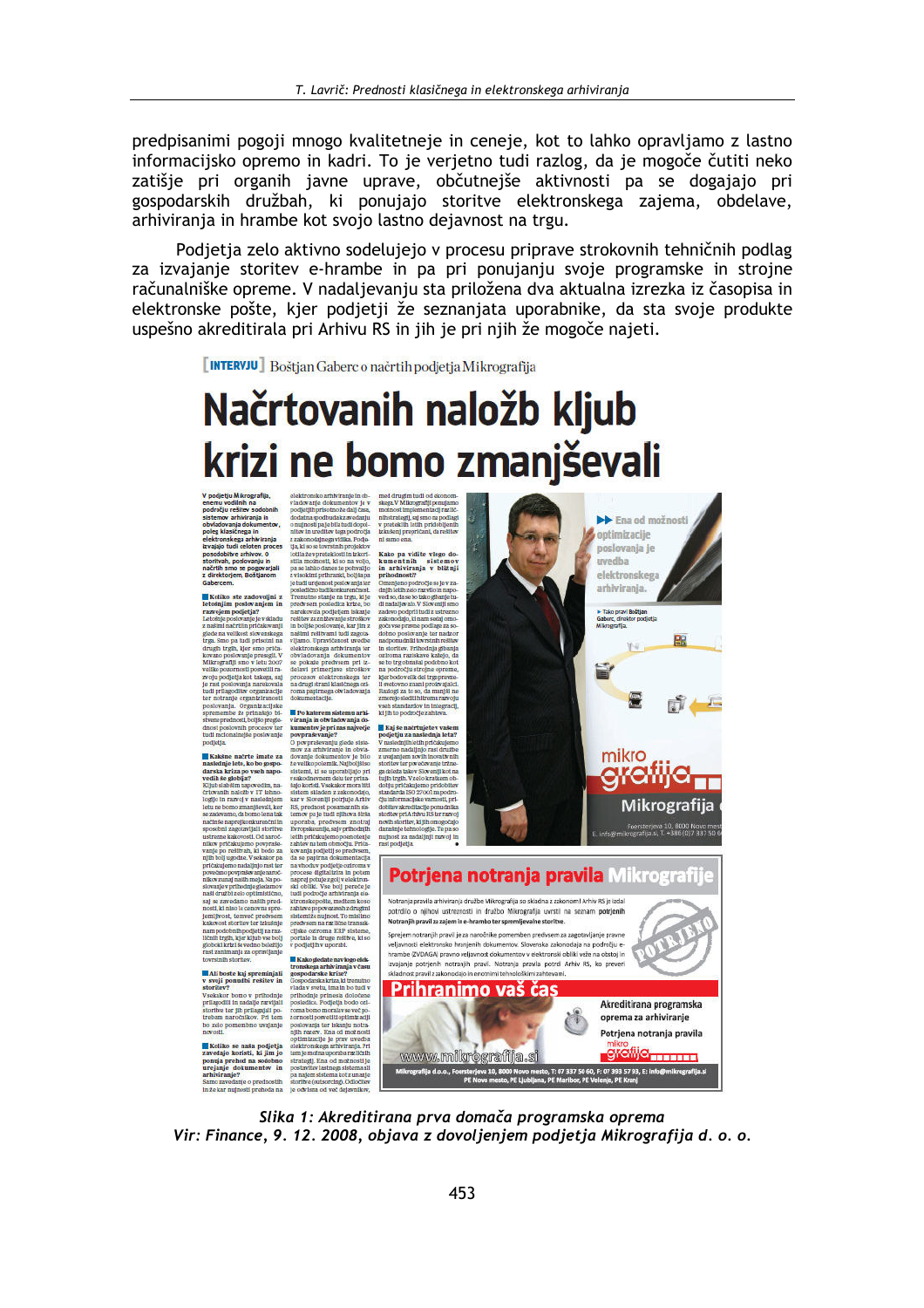Komentar ponudnika k stavku »S pridobljeno akreditacijo Arhiva Republike Slovenije je shranjenim dokumentom zagotovljena pravna veljavnost, za katero ni potrebno dokazovanje«. Trditev velja pod pogojem, da ima naročnik vzpostavljena »Notrania pravila«, ki moraio biti potriena s strani Arhiva Republike Sloveniie.

 $\label{eq:3.1} \text{Tr}(\mathbf{r}) = \mathbf{r} \cdot \mathbf{r} + \mathbf{r} \cdot \mathbf{r} + \mathbf{r} \cdot \mathbf{r} + \mathbf{r} \cdot \mathbf{r} + \mathbf{r} \cdot \mathbf{r} + \mathbf{r} \cdot \mathbf{r} + \mathbf{r} \cdot \mathbf{r} + \mathbf{r} \cdot \mathbf{r} + \mathbf{r} \cdot \mathbf{r} + \mathbf{r} \cdot \mathbf{r} + \mathbf{r} \cdot \mathbf{r} + \mathbf{r} \cdot \mathbf{r} + \mathbf{r} \cdot \mathbf{r} + \mathbf{$ 

1. stran od 1

### **Tomaz Lavric**

Marko Šobota [marko.sobota@gama-system.eu] Od:

Poslano: 8. julij 2008 10:55

Za: Gama Sysrem E-Arhiv

Zadeva: Akreditirana prva domača programska oprema

Spoštovani poslovni partnerji, spoštovani prijatelji naše družbe.

V veliko veselje nam je, da vas lahko seznanimo, da je naš sistem za varno hrambo elektronskih dokumentov Gama System® E-Arhiv pridobil akreditacijo Arhiva Republike Slovenije.

Upravičeno smo ponosni, da je naša programska oprema Gama System® E-Arhiv pridobila akreditacijo, kot prva domača programska oprema in kot druga programska oprema soloh. Prepričani smo, da gre za pomemben dosežek tudi v širšem družbenem interesu, saj bo prehod na elektronsko poslovanje pomembno prispeval h racionalizaciji poslovanja države in dvigoval konkurenčnost naših podjetij na mednarodnem trgu. Ne nazadnje, pridobljena akreditacija dokazuje. da ie možno zadostiti iziemno zahtevnim in strogim pogojem akreditacije, če le imate razvojni proces in sam produkt na visoki kakovostni ravni.

Programska oprema Gama System® E-Arhiv je namenjena tako ponudnikom storitev arhiviranja kot tudi velikim podietiem, ki potrebujejo lasten sistem za shranjevanje ter arhiviranje elektronskih dokumentov. S pridobljeno akreditacijo Arhiva Republike Slovenije je shranjenim dokumentom zagotovljena pravna veljavnost, za katero ni potrebno dokazovanje.

Certifikat je dosegljiv na naslovu: http://www.arhiv.gov.si/fileadmin/arhiv.gov.si/pageuploads/E-ARHIVI/akreditacije/e ars 2007 003.pdf

Hvala za vaš čas in lep pozdrav.

mag. Marko Šobota - direktor

GAMA SYSTEM d.o.o., Cesta v Gorice 36, SI - 1000 Ljubljana tel.: +386 1 2002280 Mobile: +386 41 670 604 E-mail: marko.sobota@gama-system.eu URL: www.gama-system.si / .com / .eu

Slika 2: Načrtovanih naložb kljub krizi ne bomo zmanjševali Vir: Objava elektronskega sporočila z dne 8. 7. 2008, z dovoljenjem podjetja Gama System d. o. o.